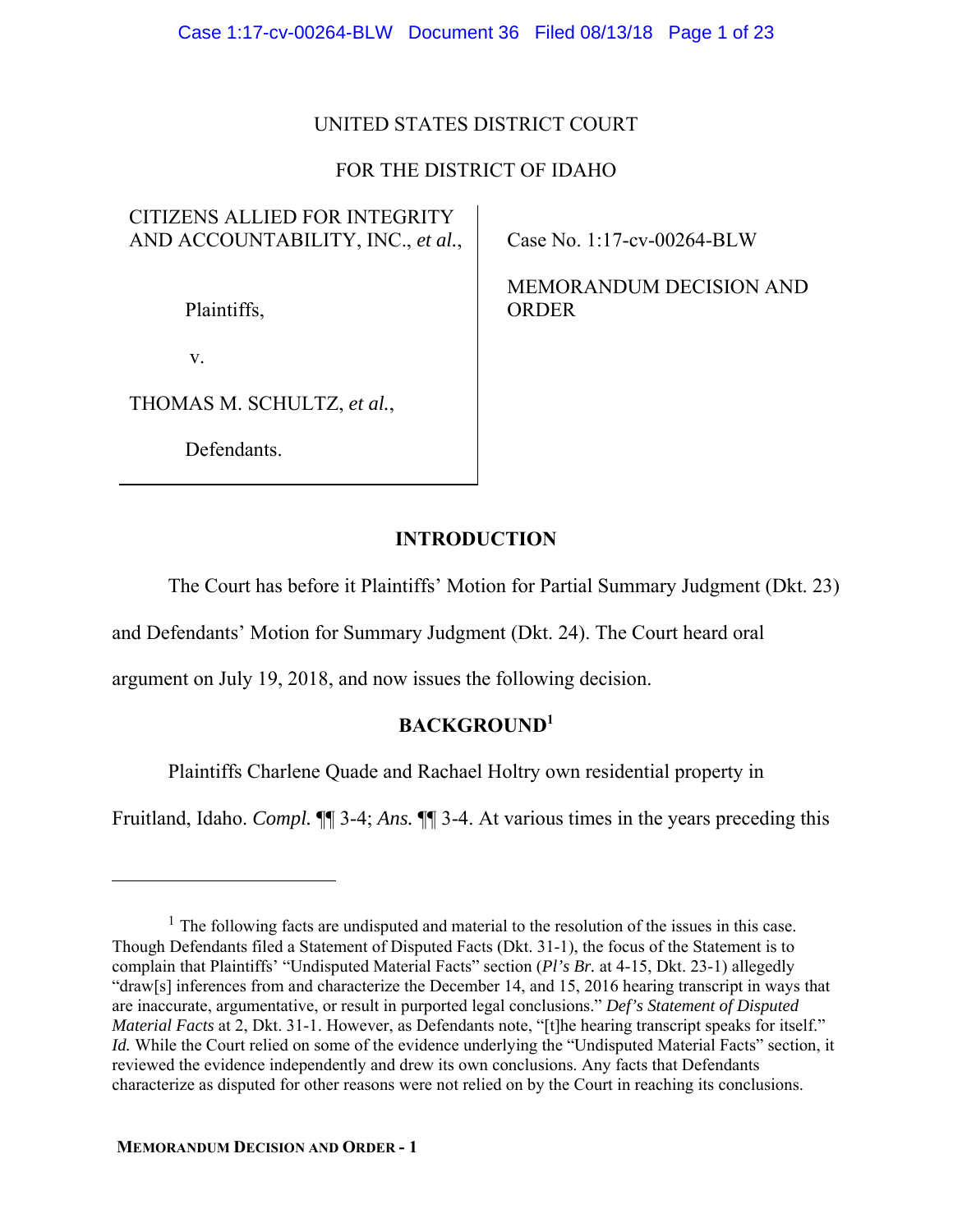## Case 1:17-cv-00264-BLW Document 36 Filed 08/13/18 Page 2 of 23

action, each was contacted by representatives from oil and gas operator Alta Mesa about the possibility of leasing their mineral rights. *Quade Dep.* at 34:15-22, Dkt. 31-3; *Holtry Dep.* at 27:8-21, Dkt. 31-5. Alta Mesa was interested in leasing the mineral rights of landowners in the area because it wished to develop a pool of natural gas that it believed to be located under the landowners' properties. *Fugate Aff.* Ex. 1 at 2, Dkt. 24-4 ("Pepper Aff."). However, Plaintiffs Quade and Holtry determined that they were not interested in leasing and did not respond to Alta Mesa's further inquiries. *Quade Dep.* at 34:15-22, Dkt. 31-3; *Holtry Dep.* at 29:6-30:21, Dkt. 31-5.

On or around November 25, 2016, Plaintiffs Quade and Holtry received a mailing from the Idaho Department of Lands ("IDL"). *Compl.* ¶ 16; *Ans.* ¶ 16. This mailing included a redacted copy of an integration application filed by AM Idaho, LLC and Alta Mesa Services, LP (collectively, "Alta Mesa"), and it stated that a prehearing conference would be held on December 8 and a hearing would be held on December 14. *Durand Decl.* Ex. A at 22, Dkt. 23-3 ("Notice of Hearing"); *Def's Statement of Undisputed Facts* ¶ 1, Dkt. 24-2. It also stated that the deadline to respond or object to the integration application was December 7. *Id.* The integration application included a proposed joint operating agreement (JOA) and lease. *Fugate Aff.* Ex. 4 at 15, Dkt. 24-5 ("Director's Order").

If approved, Alta Mesa's integration application would force landowners who had not voluntarily leased their mineral rights to Alta Mesa, like Plaintiffs Quade and Holtry, to lease those rights for a set royalty percentage and bonus payment. *See* Idaho Code §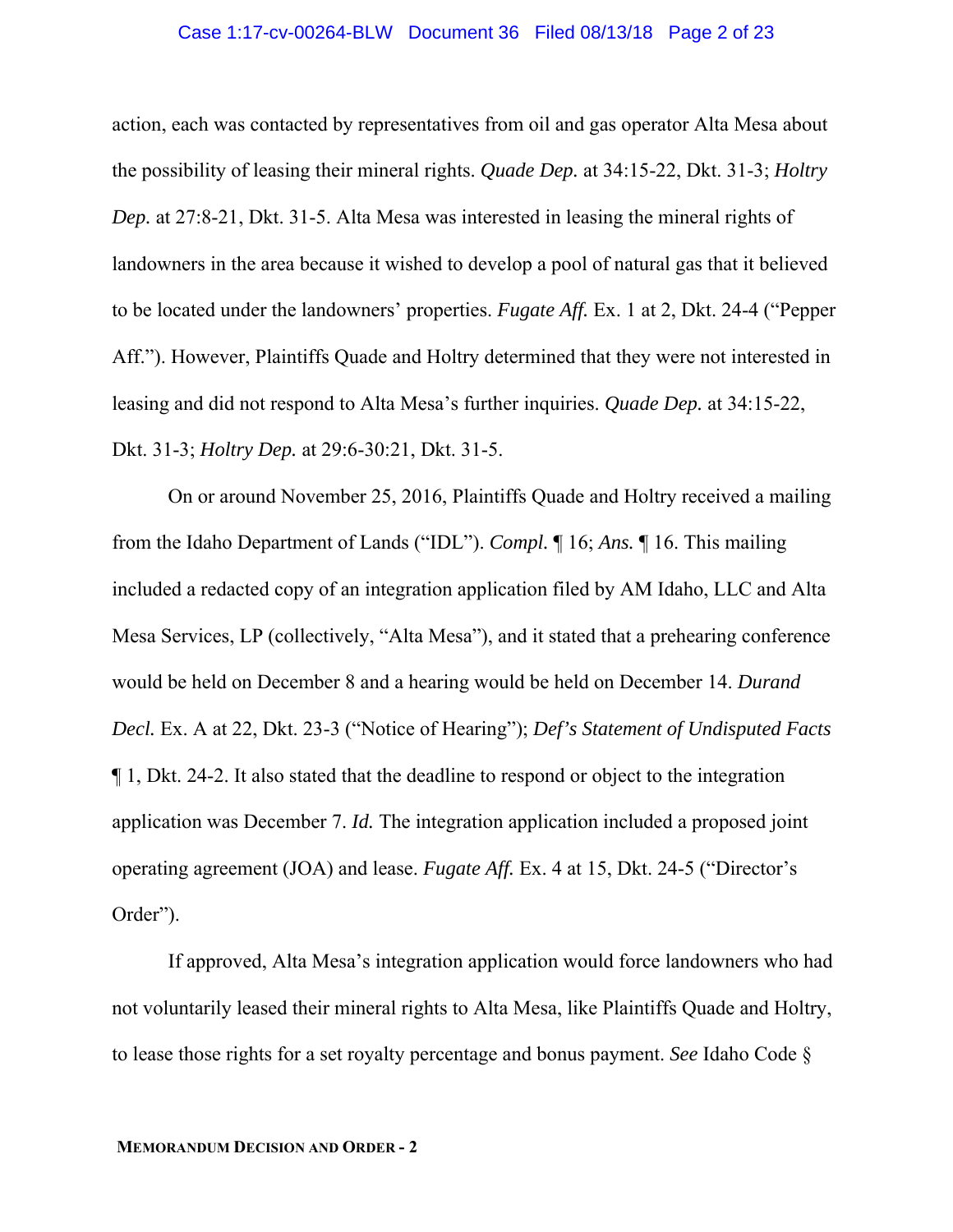47-320. The Idaho Oil and Gas Conservation Act (OGCA) requires IDL to approve integration (also known as "forced pooling") of uncommitted landowners within a designated "spacing unit"<sup>2</sup> if an oil and gas operator obtains the consent of a minimum percentage of landowners whose land overlays the oil or gas deposit, if the operator's application includes all of the statutorily required elements (such as a description of the proposed spacing unit), and if the terms and conditions of the integration order are "just and reasonable."3 *See id.* Landowners can choose one of three options that offer varying levels of participation, risk, and reward. *See id.* Under the final "option," landowners who do not voluntarily lease their mineral rights and select a participation option are "deemed leased." *Id.* The OGCA sets the royalty payment that "deemed leased" landowners receive at one-eighth,<sup>4</sup> and sets their bonus payment at the highest bonus payment paid by the operator prior to filing the application. *Id.*

<sup>&</sup>lt;sup>2</sup> A spacing order "speciffies] the size, shape and location" of land overlying a pool of hydrocarbons in order to ensure that each unit can be "efficiently and economically drained" by one well. Idaho Code § 47-318. Alta Mesa applied for both a spacing and an integration order, and the Director's Order, which was adopted by the Final Order, granted both. *Fugate Aff.* Ex. 4, Dkt. 24-5 ("Director's Order").

<sup>&</sup>lt;sup>3</sup> The OGCA, codified at Idaho Code Title 47, Chapter 3, was amended in 2017. All references to the Act in this Order are to the current version of the Act, because the provisions relevant to this action do not differ materially from those that were in effect when the Final Order was issued.

 $<sup>4</sup>$  The royalty payment would amount to one-eighth of their pro rata share of the value of the</sup> hydrocarbons in the pool, based on their acreage compared to the total acreage of the land overlying the pool, *See Fugate Aff.* Ex.10 at 166:9-14, Dkt. 24-5 ("Hearing Transcript"); 58 C.J.S. Mines and Minerals § 368 ("A 'royalty' is the landowner's share of oil and gas production, free of expenses of production.").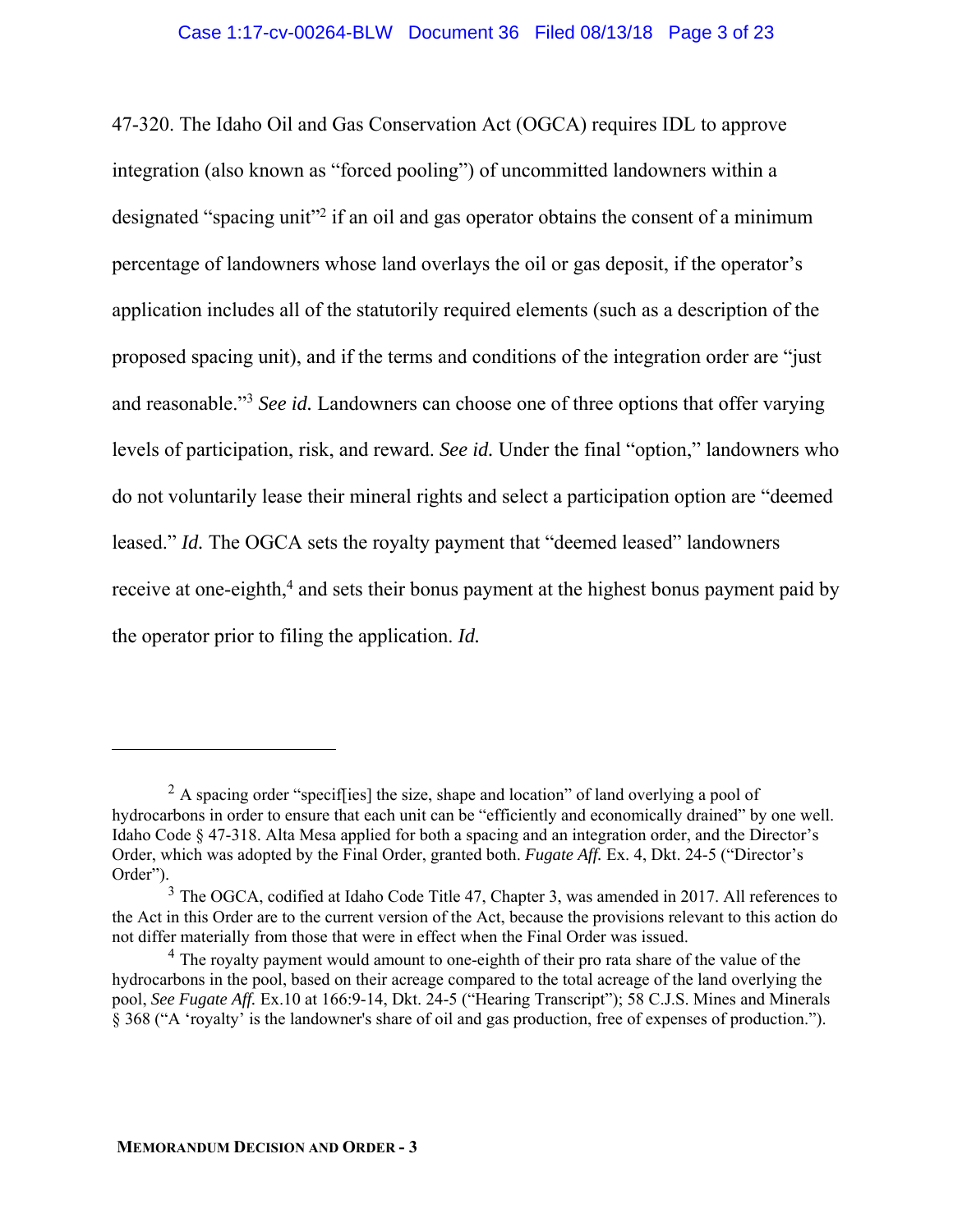#### Case 1:17-cv-00264-BLW Document 36 Filed 08/13/18 Page 4 of 23

On December 7, 2016, Plaintiffs and several other mineral interest owners filed a written objection to the application through their attorney. *Fugate Aff.* Ex. 3, Dkt. 24-5. The objectors included members of Citizens Allied for Integrity and Accountability, Inc. ("CAIA"), one of the plaintiffs in this case. *Fugate Aff.* Ex. 11 at 19, Dkt. 24-5. CAIA is an Idaho non-profit corporation whose members include landowners with property that was subject to Alta Mesa's integration order, and brought suit in its associative representative capacity on behalf of those members. *Compl.* ¶ 2; *Ans.* ¶¶ 3-4.

The December 14 hearing, which continued into December 15, was led by a hearing officer and attended by Defendant Schultz, who was at that time the IDL Director. *Hearing Transcript* at 7:12-17, 294:12-13, Dkt. 24-5. Plaintiffs' attorney participated on behalf of Plaintiffs and several other uncommitted landowners who opposed the integration application. *Id.* at 9:23-10:5. The parties had the opportunity to present opening and closing statements, present evidence, and cross-examine witnesses. *See generally Hearing Transcript*, Dkt. 24-5*.*

However, the hearing officer did not allow Plaintiff's attorney to elicit testimony or introduce evidence on several subjects. For example, she sustained objections to questions on the following subjects on the grounds of relevance: potential groundwater contamination, effects of drilling operations on property values, and effects on noise levels from drilling operations. *Id.* at 247:8-21, 248:8-12, 249:4-10. She also declined to direct a witness to answer a question regarding lease modifications made for landowners who had voluntarily leased their mineral rights, and sustained an objection to an inquiry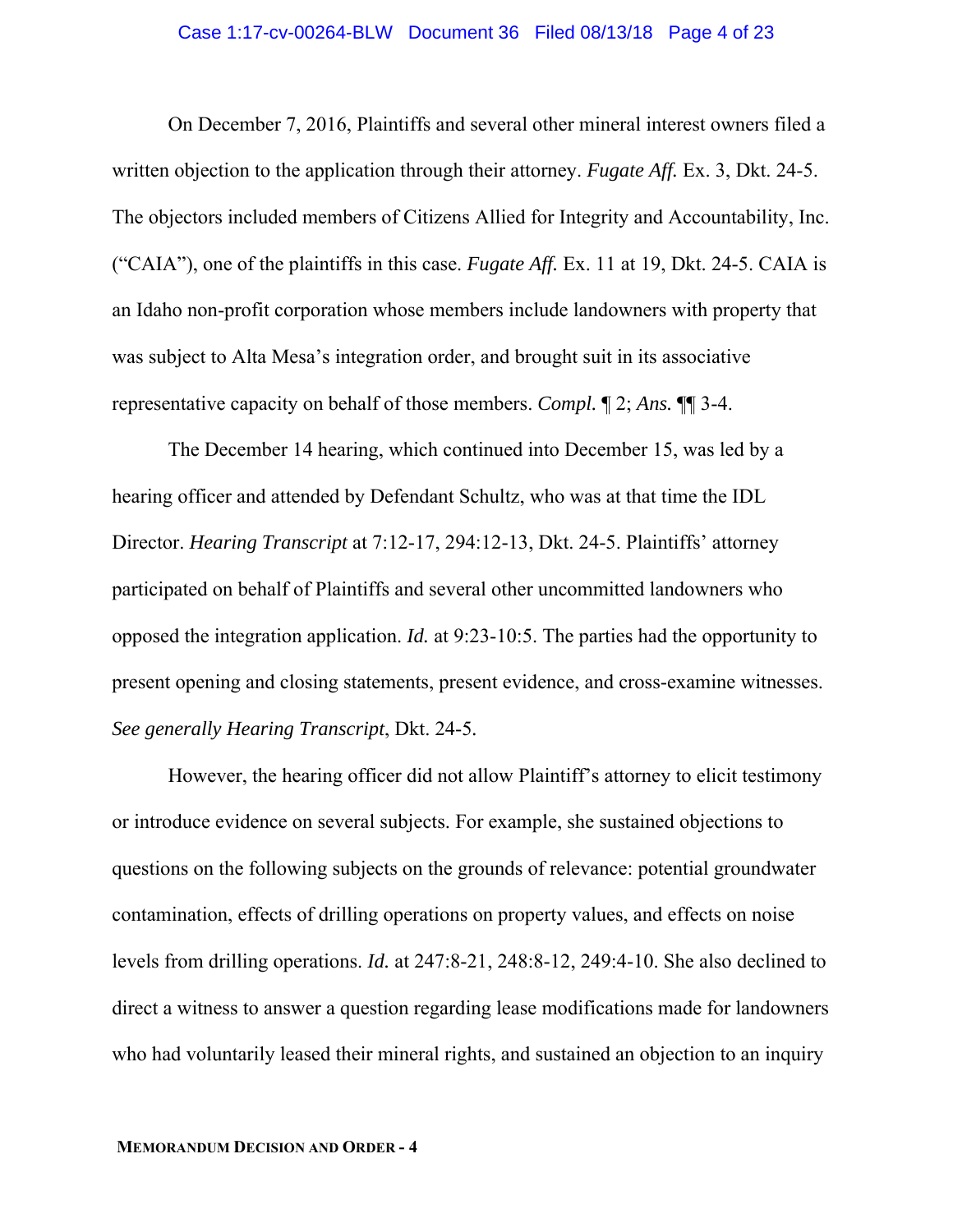#### Case 1:17-cv-00264-BLW Document 36 Filed 08/13/18 Page 5 of 23

into whether horizontal drilling or hydraulic fracturing is a factor that should be taken into account in deciding the terms of a lease. *Id.* at 174:24-175:6, 190:14-25. At several points, the hearing officer indicated that certain subjects were not relevant to the determination of just and reasonable terms. *See, e.g.*, *Hearing Transcript* at 209:3-13, Dkt. 24-5 (stating "I don't see how it goes to just and reasonable" in regard to a question of Plaintiff's attorney related to bonus payments); *id.* at 160:21-25 (stating "I don't think that asking about projections on costs and potential recovery is probably going to be helpful in terms of determining whether or not the terms of the lease are fair and reasonable"). However, at no point during the hearing did she specify what factors, if any, she *did* view as relevant to a determination of "just and reasonable" terms.

 Defendant Schultz issued an order on January 23, 2017.5 *Director's Order*, Dkt. 24-5 ("Director's Order"). The Director's Order granted a temporary, 18-month spacing unit and integrated it for the same period of time.<sup>6</sup> *Id.* at 21-22. It also provided the statutorily-required options for participation by integrated landowners, and gave the landowners 30 days from the date of the order to choose one and make their selection known to Alta Mesa. *Id.* at 24-26. The order determined that the terms and conditions of the proposed spacing and integration orders were just and reasonable. The order made the following observations in making that determination:

<sup>5</sup> This order was the amended form of one that had been issued on January 17, 2017. *Director's Order* at 1, Dkt. 24-5. The change to the original order merely consisted of a corrected clerical error. *Id.*

 $6$  Defendants' counsel indicated at oral argument that the order was recently extended for another 18 months under the same terms and conditions.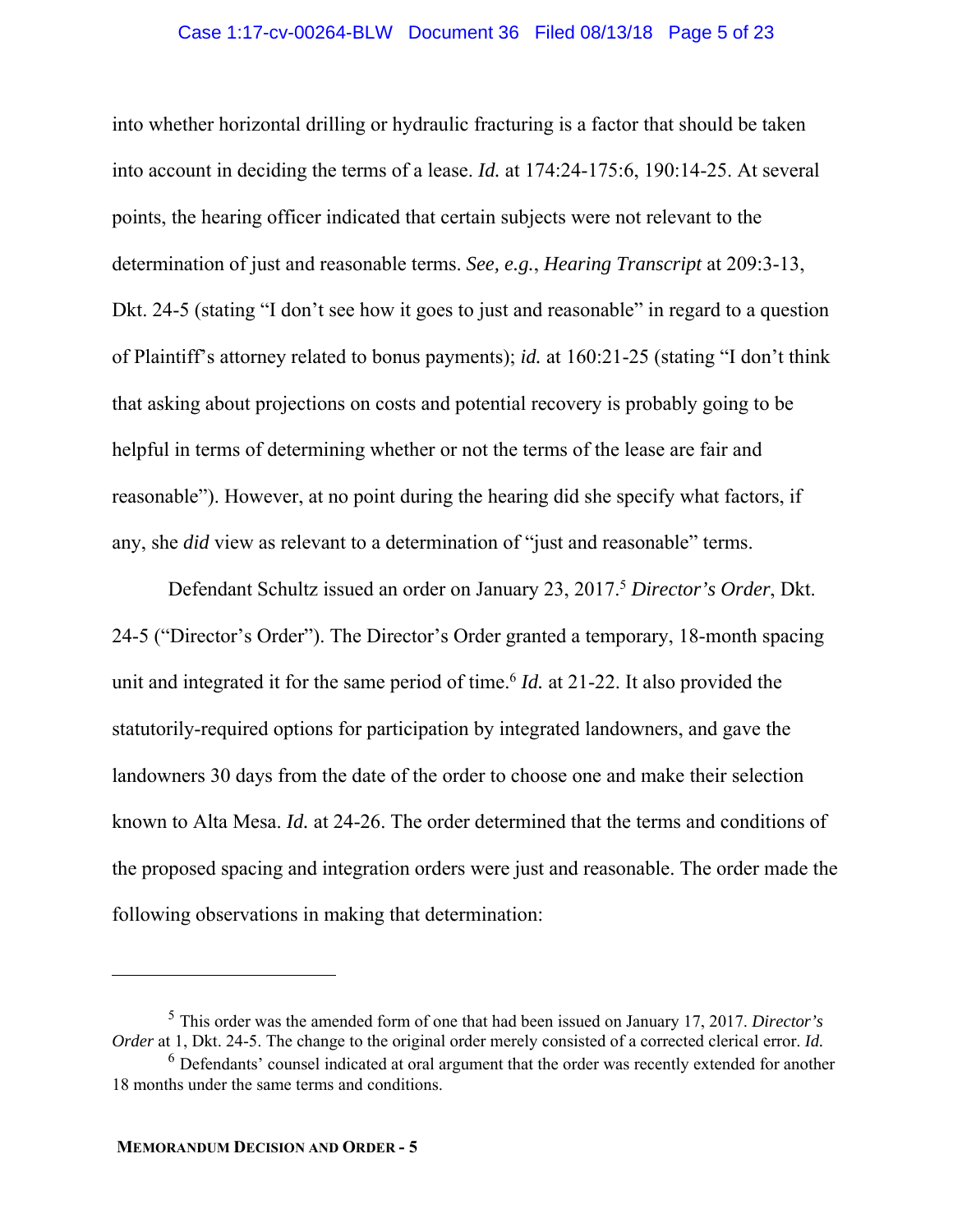The five alternatives for the uncommitted mineral interest owners to participate in the spacing unit are just and reasonable. The Applicant's proposed lease form contains just and reasonable terms to govern the relationship between the Applicants and uncommitted mineral interest owners who lease, fail to make an election, or choose to be objectors. The joint operating agreement with its revised terms contains just and reasonable terms to govern the relationship between the Applicants and the uncommitted mineral interest owners who elect to participate as working interest owners or nonconsenting working interest owners. As Mr. Pepper testified, the terms of the proposed lease and the joint operating agreement are reasonable and are standard in the industry throughout the greater geographic region.

## *Id.* at 21.

Given that the drilling of these proposed wells are speculative exploratory wells entailing a higher degree of risk; and the significant distance of the well sites from well service contractors and the significant mobilization costs for transporting a drill rig, a 300% risk penalty is just and reasonable. Thus, the Applicant shall be entitled to recover from the interest of any nonconsenting working interest owner three hundred percent (300%) of the nonconsenting working interest owner's share of the cost of drilling and operating the well.

## *Id.* at 22.

 $\overline{a}$ 

 Plaintiffs appealed the Director's Order to the Idaho Oil and Gas Conservation Commission<sup>7</sup> ("the Commission"), and an appeal hearing was held on March 1, 2017. *Fugate Aff.* Ex. 9, Dkt. 24-5. However, on March 8, 2017, the Commission issued a final order ("Final Order") affirming and adopting the Director's Order. *Fugate Aff.* Ex. 7, Dkt. 24-5 ("Final Order"). Plaintiffs Holtry and Quade did not make an election for participation, and thus were "deemed leased." *Id.* Ex. 12 at 10, Dkt. 24-5; *id.* Ex. 13 at 9-

<sup>7</sup> Defendants Chris Beck, Margaret Chipman, Sid Cellan, Jim Classen, and Ken Smith made up the Idaho Oil and Gas Commission at all times relevant to this action. *Compl.* ¶ 6; *Ans.* ¶ 6.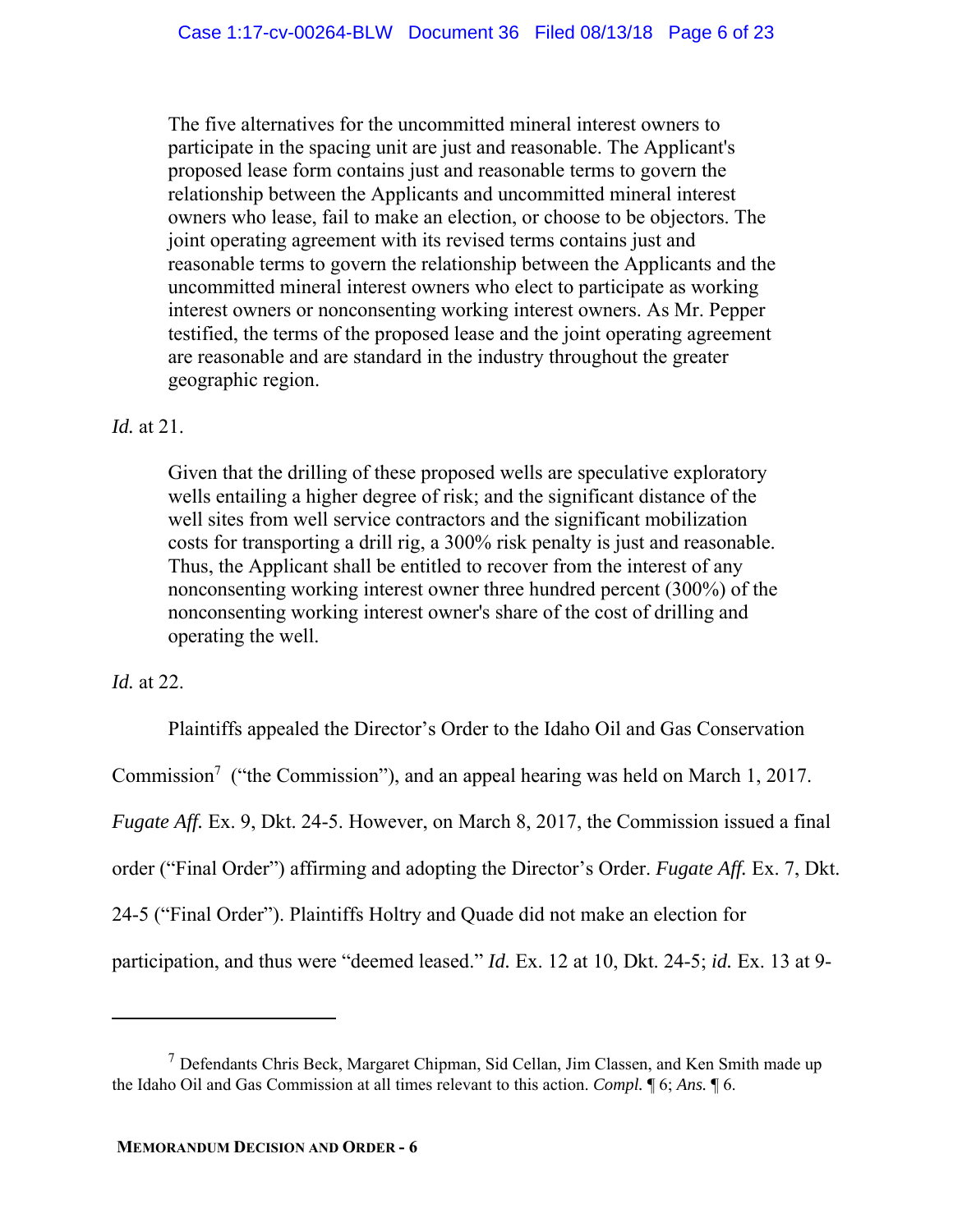#### Case 1:17-cv-00264-BLW Document 36 Filed 08/13/18 Page 7 of 23

10, Dkt. 24-5. Therefore, they would be entitled to receive a one-eighth royalty, a \$100 per net mineral acre bonus payment, and a \$100 bonus for an extension of the lease term. *Director's Order* at 26, Dkt. 24-5.

Plaintiffs filed a complaint in this Court on June 21,  $2017.8$  (Dkt. 1.) In their complaint, Plaintiffs challenged the Final Order under 42 U.S.C. § 1983, which provides a remedy to individuals whose federal constitutional rights have been violated under the color of state law. *Compl.* ¶ 6; *Burke v. Cty. of Alameda*, 586 F.3d 725, 731 (9th Cir. 2009). Specifically, Plaintiffs argued that Defendants violated their due process rights<sup>9</sup> under the Fifth and Fourteenth Amendments by failing to provide a meaningful opportunity to oppose the integration application. *Compl.* ¶¶ 22-24. Plaintiffs seek summary judgment on all of their claims except as to whether and to what extent they are entitled to financial damages. *Pl's Br.* at 23, Dkt. 23-1. Defendants seek summary judgment against Plaintiffs as to all of Plaintiffs' claims. *Def's Br.* at 21, Dkt. 24-1.

<sup>8</sup> Defendants note that Plaintiffs never filed a petition for judicial review of the Final Order under the Idaho Administrative Procedure Act in state district court pursuant to Idaho Code §§ 67-5270 and 67- 5272. *Def's Statement of Undisputed Facts* ¶ 36, Dkt. 24-2; *Fugate Aff.* Ex. 7 at 2, Dkt. 24-5 ("Final Order"). However, Plaintiffs were not required to do so before bringing a § 1983 action in this Court. *See Patsy v. Bd. of Regents of State of Fla.*, 457 U.S. 496, 516 (1982) (holding that § 1983 plaintiffs are not required to exhaust state remedies).

<sup>&</sup>lt;sup>9</sup> Plaintiffs originally brought several claims that they have since withdrawn, including equal protection, substantive due process, and arbitrary and capricious claims. Plaintiffs discontinued their equal protection claim in their response brief and stated at oral argument that their due process claim was an "as applied" rather than a facial challenge to the OGCA. *Pl's Resp.* at 10-11, Dkt. 30. Therefore, in this order, the Court will only consider Plaintiffs' procedural due process claims and corresponding forms of requested relief.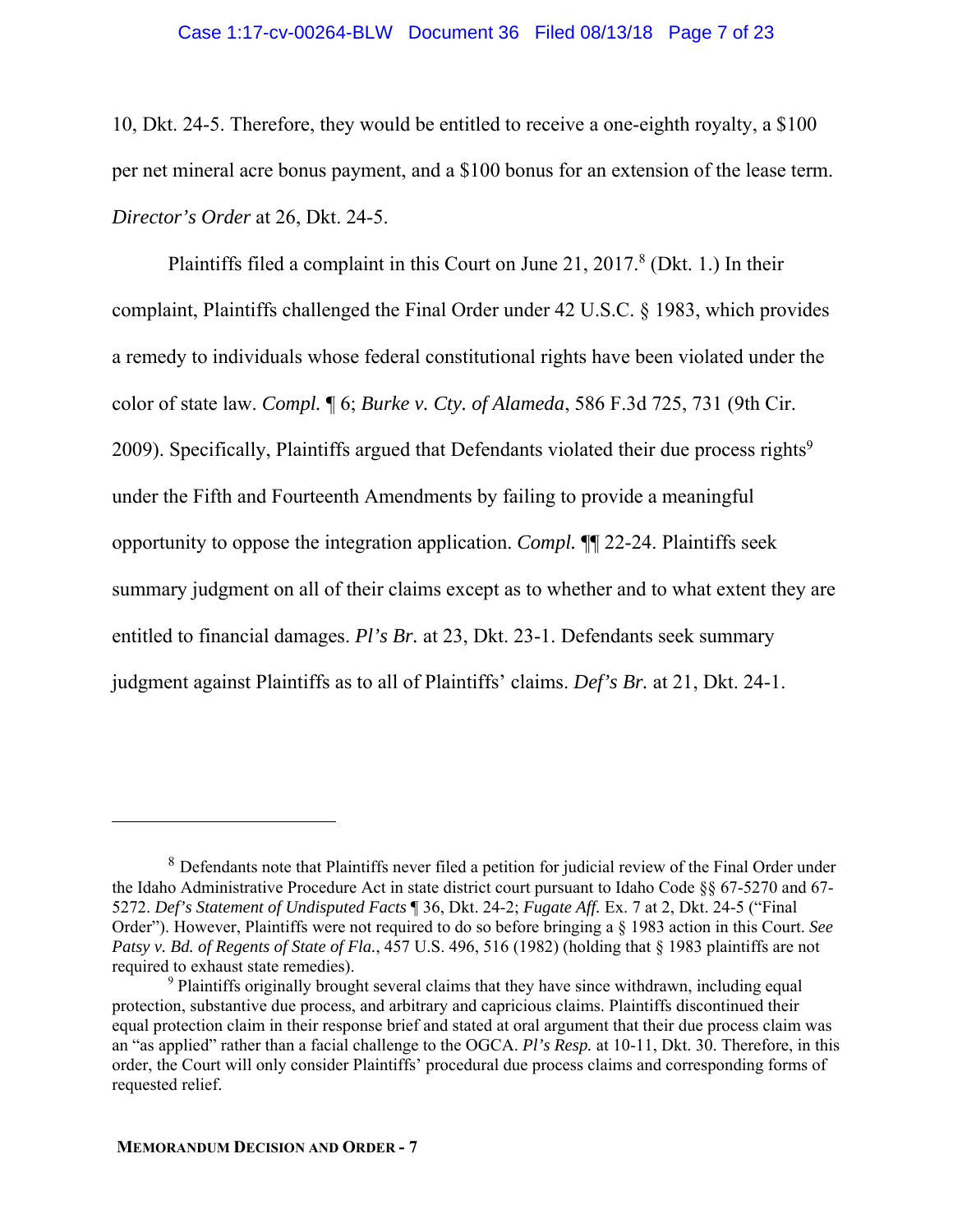### **LEGAL STANDARD**

Summary judgment is appropriate where a party can show that, as to any claim or defense, "there is no genuine dispute as to any material fact and the movant is entitled to judgment as a matter of law." Fed. R. Civ. P. 56(a). One of the principal purposes of the summary judgment "is to isolate and dispose of factually unsupported claims . . . ." *Celotex Corp. v. Catrett*, 477 U.S. 317, 323-24 (1986). It is "not a disfavored procedural shortcut," but is instead the "principal tool[ ] by which factually insufficient claims or defenses [can] be isolated and prevented from going to trial with the attendant unwarranted consumption of public and private resources." *Id*. at 327. "[T]he mere existence of some alleged factual dispute between the parties will not defeat an otherwise properly supported motion for summary judgment." *Anderson v. Liberty Lobby, Inc*., 477 U.S. 242, 247-48 (1986). There must be a genuine dispute as to any *material* fact – a fact "that may affect the outcome of the case." *Id.* at 248.

The evidence must be viewed in the light most favorable to the non-moving party, and the Court must not make credibility findings. *Id.* at 255. Direct testimony of the nonmovant must be believed, however implausible. *Leslie v. Grupo ICA*, 198 F.3d 1152, 1159 (9th Cir. 1999). On the other hand, the Court is not required to adopt unreasonable inferences from circumstantial evidence. *McLaughlin v. Liu*, 849 F.2d 1205, 1208 (9th Cir. 1988).

 When cross-motions for summary judgment are filed, the Court must independently search the record for factual disputes. *Fair Housing Council of Riverside*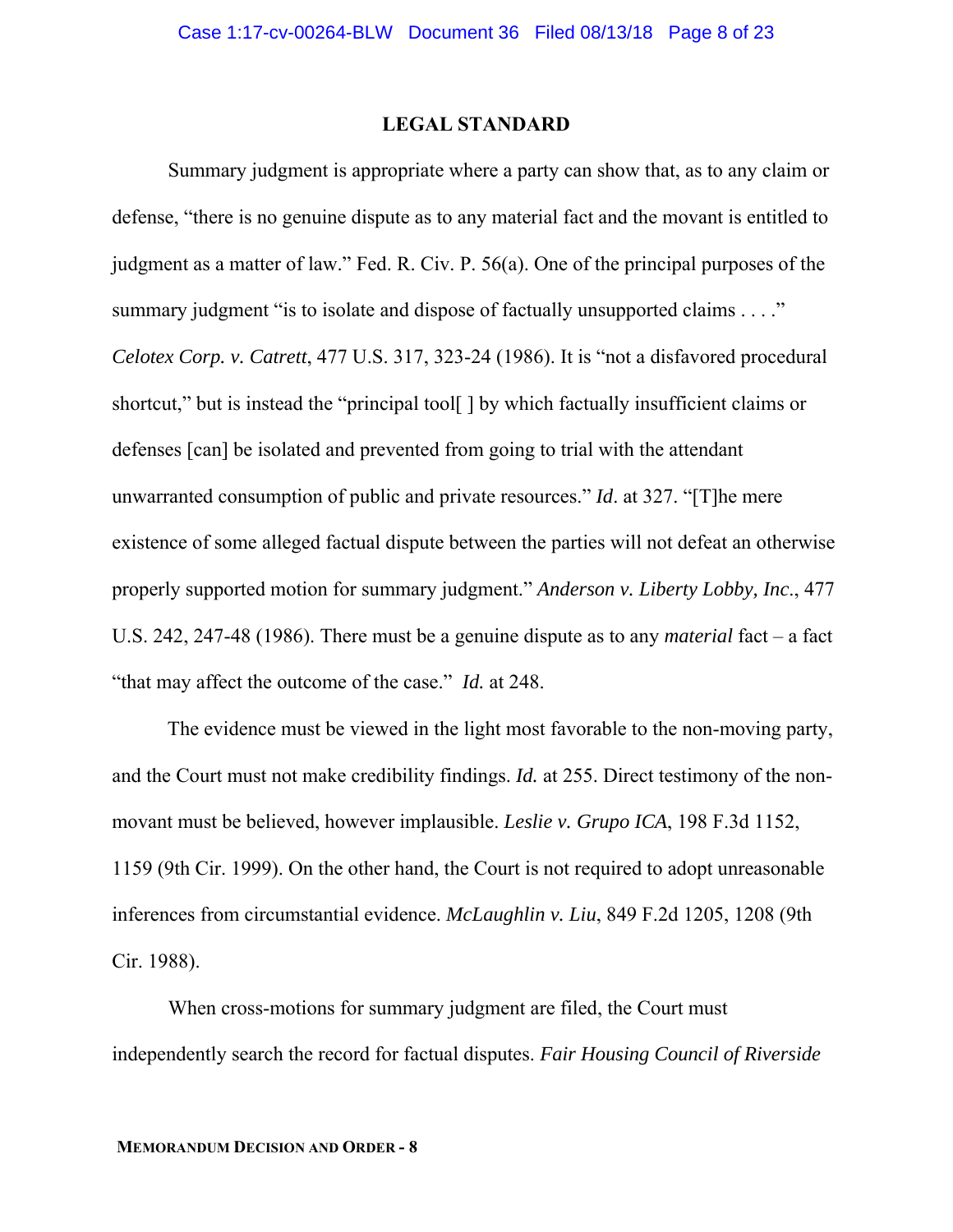*County, Inc. v. Riverside Two*, 249 F.3d 1132, 1136 (9th Cir. 2001). The filing of crossmotions for summary judgment – where both parties essentially assert that there are no material factual disputes – does not vitiate the court's responsibility to determine whether disputes as to material fact are present. *Id.*

### **ANALYSIS**

### **1. Defendants' Motion for Summary Judgment**

### **A. Jurisdiction**

Defendants argue that the Court lacks jurisdiction over Plaintiffs' claims because a question of state law underlies Plaintiffs' due process claims. *Def.'s Br.* at 20, Dkt. 24-1. Specifically, they contend that because Plaintiffs allege that they were not allowed to present evidence of "just and reasonable" terms, and the scope of "just and reasonable" terms is a question of state law, Plaintiffs' claims are not cognizable under § 1983.10 *Id.*

Defendants are correct that the scope of "just and reasonable" is a question of state law, because the term was created by a state statute: the OGCA. However, it does not follow that this Court lacks jurisdiction to hear Plaintiffs' due process challenge under the federal Constitution. Federal due process requirements define the minimum level of process that states must provide, regardless of state procedures. *See Cleveland Bd. of Educ. v. Loudermill*, 470 U.S. 532, 541 (1985) ("[O]nce it is determined that the Due

 $10$  Defendants also argue that this Court lacks supplemental jurisdiction over any alleged violations of state law because Plaintiffs failed to petition for judicial review of the Final Order within 28 days of its issuance, as required by Idaho Code § 67-5273(2). *Def.'s Br.* at 20, Dkt. 24-1. However, because Plaintiffs have not alleged any violations of state law, this argument is moot.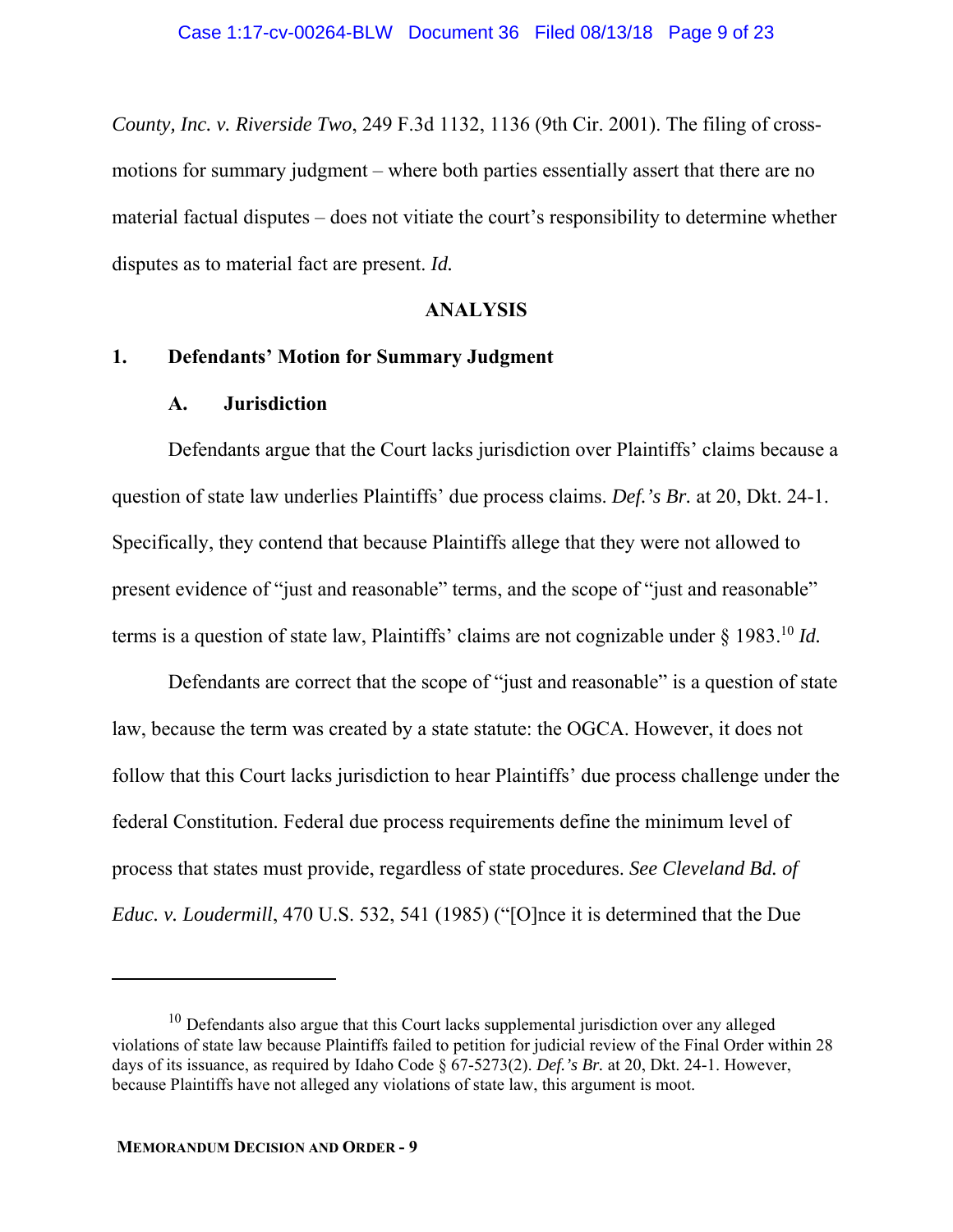#### Case 1:17-cv-00264-BLW Document 36 Filed 08/13/18 Page 10 of 23

Process Clause applies, the question remains what process is due . . . [t]he answer to that question is not to be found in the [state] statute."); *Voigt v. Savell*, 70 F.3d 1552, 1563 (9th Cir. 1995) ("What procedures are constitutionally required if the state seeks to deprive the defendant of a protected interest is determined by federal law.") (citations omitted). Thus, the Court has jurisdiction to evaluate Plaintiff's due process claims even though the scope and meaning of "just and reasonable" is a question of state law.

#### **B. Standing**

AM Idaho, LLC ("AM") filed an *amicus curiae* brief (Dkt. 29) in which it argues that Plaintiffs lack standing because they failed to establish that inadequate process caused them any actual or likely harm. *Amicus Br.* at 2, Dkt. 29. In support of this argument, AM pointed to evidence purportedly showing the weaknesses of Plaintiffs' claims that drilling could negatively impact their property and health, such as the testimony of AM's senior landman that publicity about oil and gas had no impact on home values in the areas being considered for drilling. *Id.* at 2-6. However, procedural due process violations, in and of themselves, constitute harm sufficient to confer standing *See Vietnam Veterans of Am. v. C.I.A.*, 288 F.R.D. 192, 209–10 (N.D. Cal. 2012) ("The Supreme Court has held that the denial of procedural due process is an injury in its own right, 'does not depend on the merits of the claimant's substantive assertions,' and is actionable even without proof of other injury," quoting *Carey v. Piphus,* 435 U.S. 247, 266 (1978)).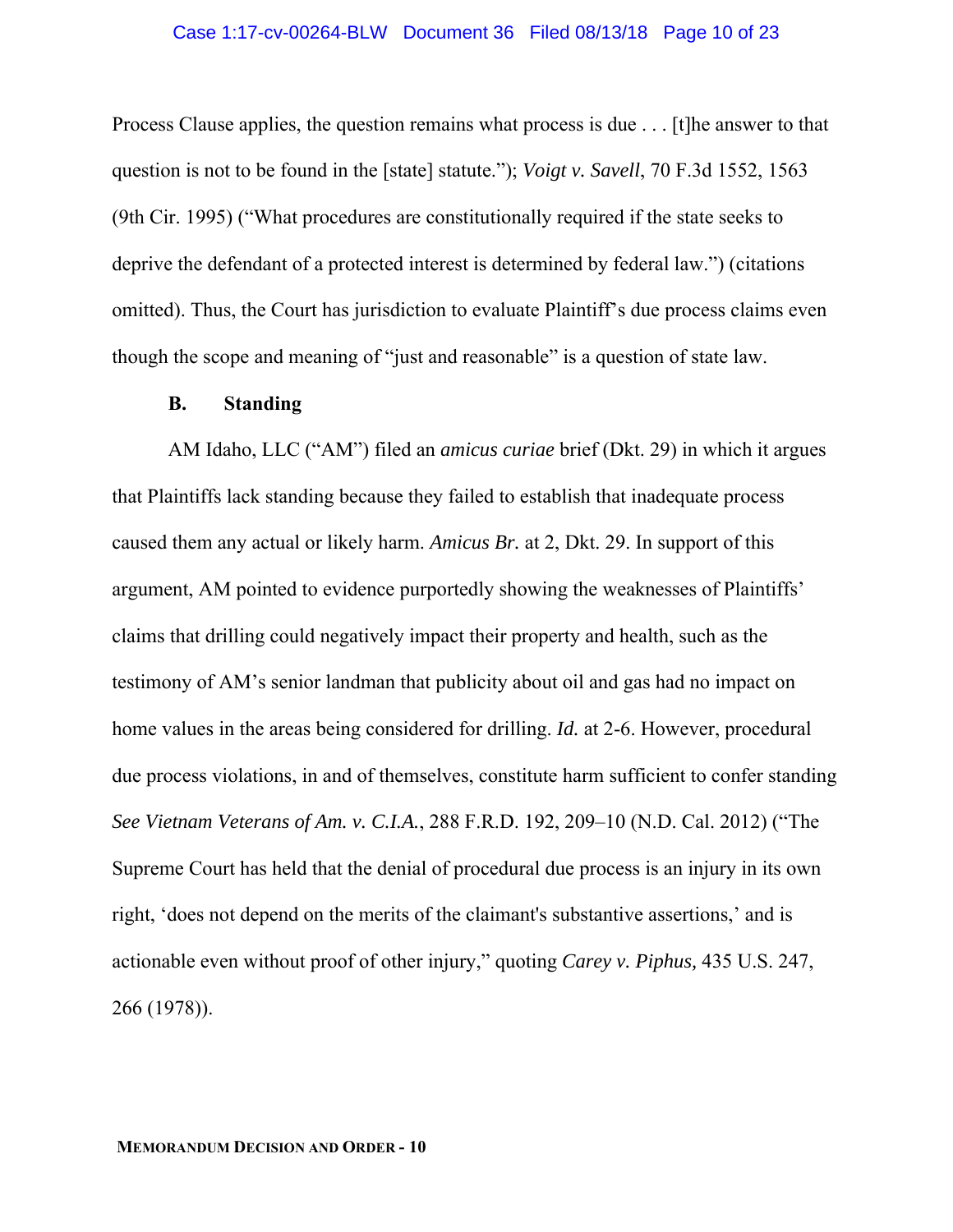AM also argues that "the entirely speculative nature of the risk of harm asserted by Plaintiffs renders their claims unripe." *Amicus Br.* at 6, Dkt. 29. Again, however, procedural due process violations are a harm in and of themselves, and thus the harm that Plaintiffs assert is not "speculative"; it has already happened. Additionally, as discussed below, the damage is ongoing because Final Order still in effect.

For the foregoing reasons, the Court finds that Plaintiffs have standing to bring their due process claims, and their claims are ripe for adjudication.

### **C. Due Process**

"[T]he Due Process Clause provides that certain substantive rights—life, liberty, and property—cannot be deprived except pursuant to constitutionally adequate procedures." *Cleveland Bd. of Educ. v. Loudermill*, 470 U.S. 532, 541 (1985). It applies to the states through the Fourteenth Amendment. *See Dusenbery v. United States*, 534 U.S. 161, 167 (2002) ("The Due Process Clause of the Fifth Amendment prohibits the United States, as the Due Process Clause of the Fourteenth Amendment prohibits the States, from depriving any person of property without 'due process of law.'")

To establish a due process violation, a plaintiff must first show that he or she had a protected property interest under the Due Process Clause, and must then establish that he or she was deprived of the property without receiving the process that he or she was constitutionally due. *Levine,* 525 F .3d at 905 (*citing Clements v. Airport Authority of Washoe Cnty.,* 69 F.3d 321, 331 (9th Cir.1995)). Courts evaluate whether a plaintiff has satisfied the second part of this test using the three-part balancing test of *Mathews v.*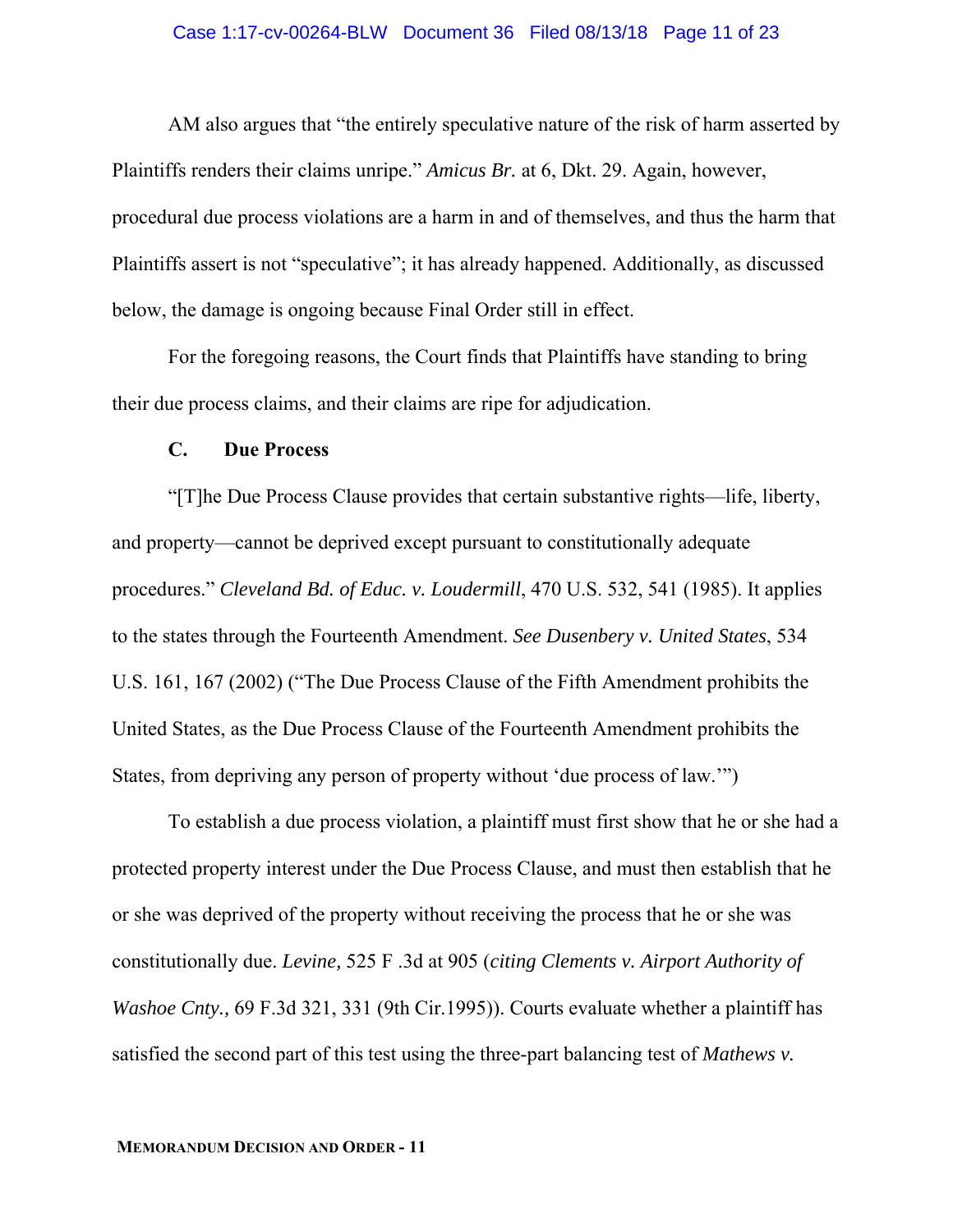#### Case 1:17-cv-00264-BLW Document 36 Filed 08/13/18 Page 12 of 23

*Eldridge*: (1) "the private interest that will be affected by the official action;" (2) "the risk of an erroneous deprivation of such interest through the procedures used, and the probable value, if any, of additional or substitute procedural safeguards;" and (3) "the Government's interest, including the function involved and the fiscal and administrative burdens that the additional or substitute procedural requirement would entail." 424 U.S. 319, 335 (1976).

"The fundamental requirement of due process is the opportunity to be heard 'at a meaningful time and in a meaningful manner.'" *Id.* at 333. However, "due process is flexible and calls for such procedural protections as the particular situation demands," and "must be tailored to the capacities and circumstances of those who are to be heard." *Morrissey v. Brewer*, 408 U.S. 471, 481 (1972); *Goldberg v. Kelly*, 397 U.S. 254, 268–69 (1970).

## **(1) Protected Property Interest**

Protected property interests do not from the Constitution, but rather from "an independent source such as state law." *Bd. of Regents of State Colleges v. Roth*, 408 U.S. 564, 577 (1972). Because the development of oil and gas rights provides important context for understanding the nature of Plaintiffs' property rights as defined by Idaho law, the Court provides a brief overview of that development below.

Historically, underground oil and gas extraction was governed by the common law rule of capture in almost all jurisdictions. *The Law of Pooling and Unitization*, 3rd Edition § 2.01 (2017). Under the rule of capture, a landowner with property overlaying an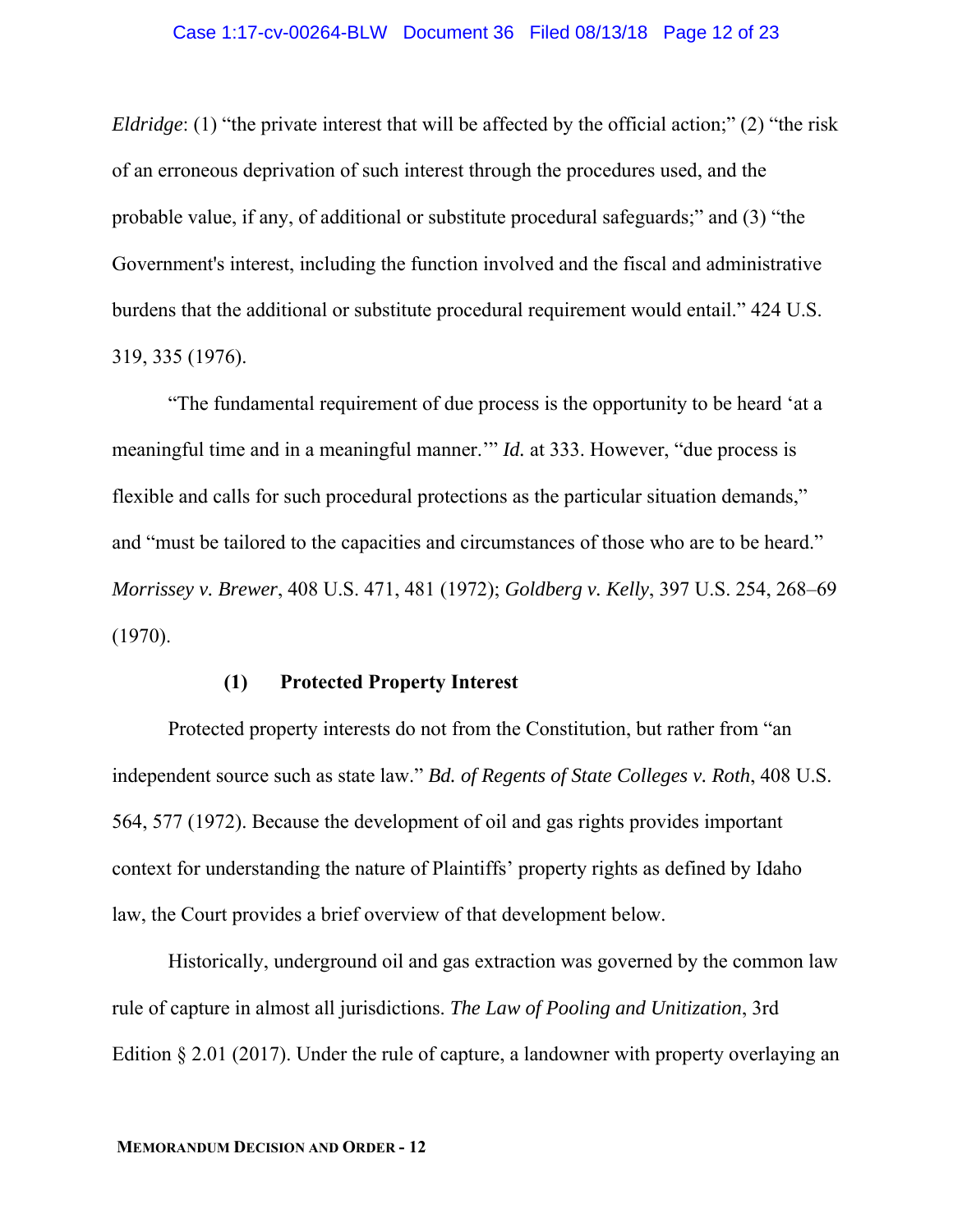#### Case 1:17-cv-00264-BLW Document 36 Filed 08/13/18 Page 13 of 23

underground oil or gas pool could drill a well on his or her land and would own all of the oil or gas that he or she brought to the surface, without limit. *Id.* Unfortunately for neighboring landowners with property overlying the pool, the "fugacious" nature of oil and gas meant such a landowner could extract oil and gas not only from under his or her own property, but also from theirs, and would be under no obligation to share his or her profits with them. *Id.* The only remedy that other landowners had would be to drill their own wells and try to extract as much oil and gas as they could before the pool was dry. *Id.* 

To prevent the kind of wasteful extraction and harm to neighboring landowners that this kind of "race to the bottom" caused, state legislatures adopted conservation laws that modified the rule of capture. *Id.* Under these laws, landowners no longer have an absolute right to all the oil they can bring to the surface. *Id.* Rather, they have "correlative rights," defined in Idaho as "the opportunity of each owner in a pool to produce his just and equitable share of oil and gas in a pool without waste." *Id.*; Idaho Code § 47-310(4). To accomplish the goals of protecting correlative rights and preventing waste, these laws direct state oil and gas agencies to regulate the spacing of oil wells and approve both voluntary and involuntary "pooling" (or "integration") of ownership rights through integration orders. Frank Sylvester, Robert W. Malmsheimer, *Oil and Gas Spacing and Forced Pooling Requirements: How States Balance Energy Development and Landowner Rights*, 40 U. Dayton L. Rev. 47, 49-50 (2015). Landowners whose mineral rights have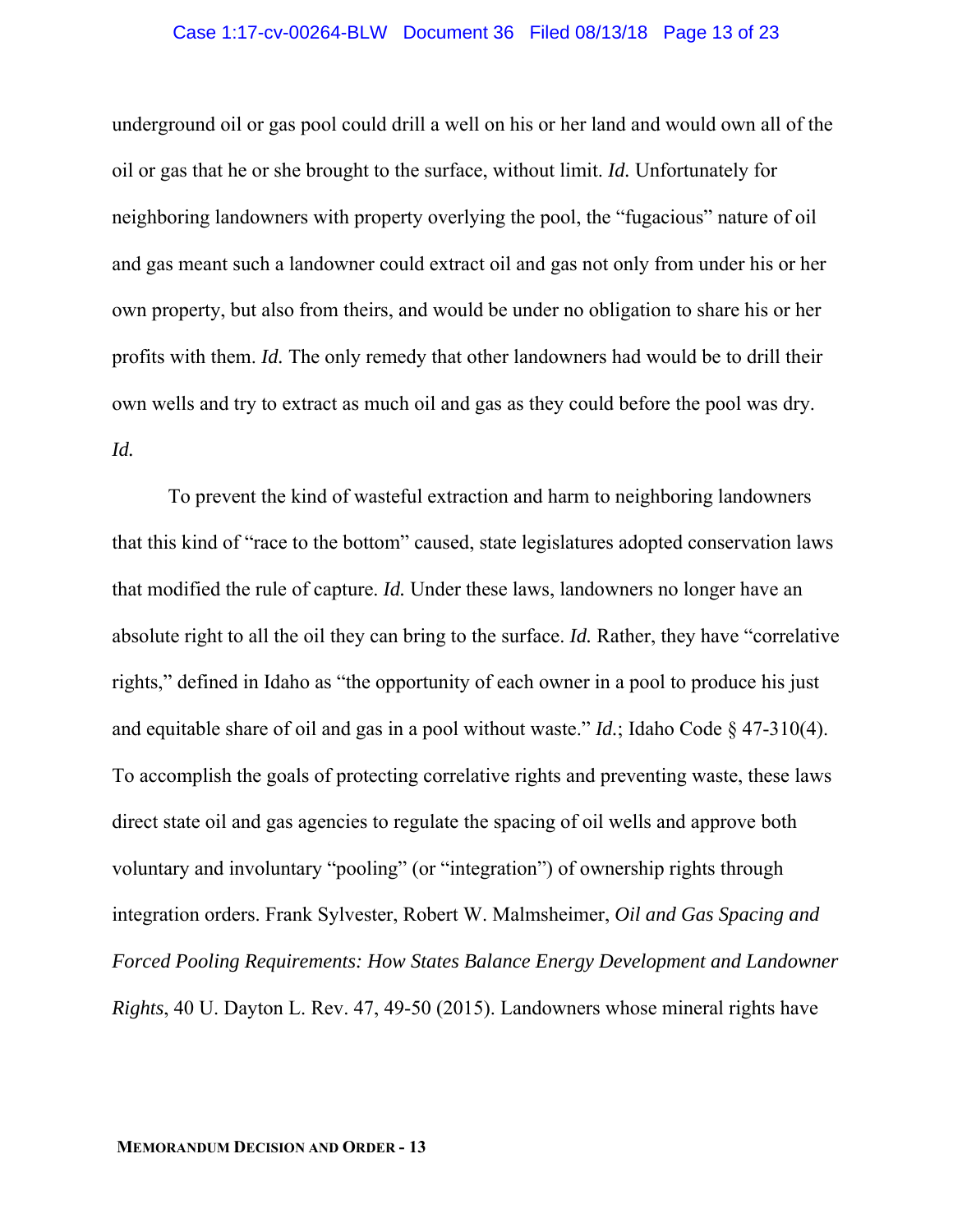#### Case 1:17-cv-00264-BLW Document 36 Filed 08/13/18 Page 14 of 23

been integrated are entitled to share in the value of the oil and gas production on fair and reasonable terms. *Id.* at 50.

In Idaho, integrated landowners are given several options for participation in oil and gas production, with varying levels of risk and reward. *See* Idaho Code § 47-320. "Deemed leased" landowners like Plaintiffs Quade and Holtry are each entitled to a oneeighth royalty and a bonus payment set at "the highest bonus payment per acre that the operator paid to another owner in the spacing unit prior to the filing of the integration application." All landowners, regardless of the option chosen, are entitled to have integration orders "be upon terms and conditions that are just and reasonable." *Id.* Thus, while Plaintiffs do not have an absolute property right in the oil and gas beneath their land, they do each have a protected property interest in a reasonable share of the oil and gas production, as determined by the Idaho Legislature. "Property consists in a bundle of rights." *Mishler v. Nevada State Bd. of Med. Examiners*, 896 F.2d 408, 410 (9th Cir. 1990). The Idaho Legislature has decided that for landowners with property overlying a pool of hydrocarbons, that "bundle" consists not only of a royalty and bonus payment, but also "just and reasonable" terms and conditions. *See* Idaho Code § 47-320. For Plaintiffs, as "deemed leased" landowners in an integrated unit where the highest bonus payment paid by the operator prior to filing the application was \$100, that means: (1) a one-eighth royalty, (2) a \$100 bonus payment, and (3) "just and reasonable" terms and conditions. *See id.*; *Director's Order* at 26, Dkt. 24-5.

#### **MEMORANDUM DECISION AND ORDER - 14**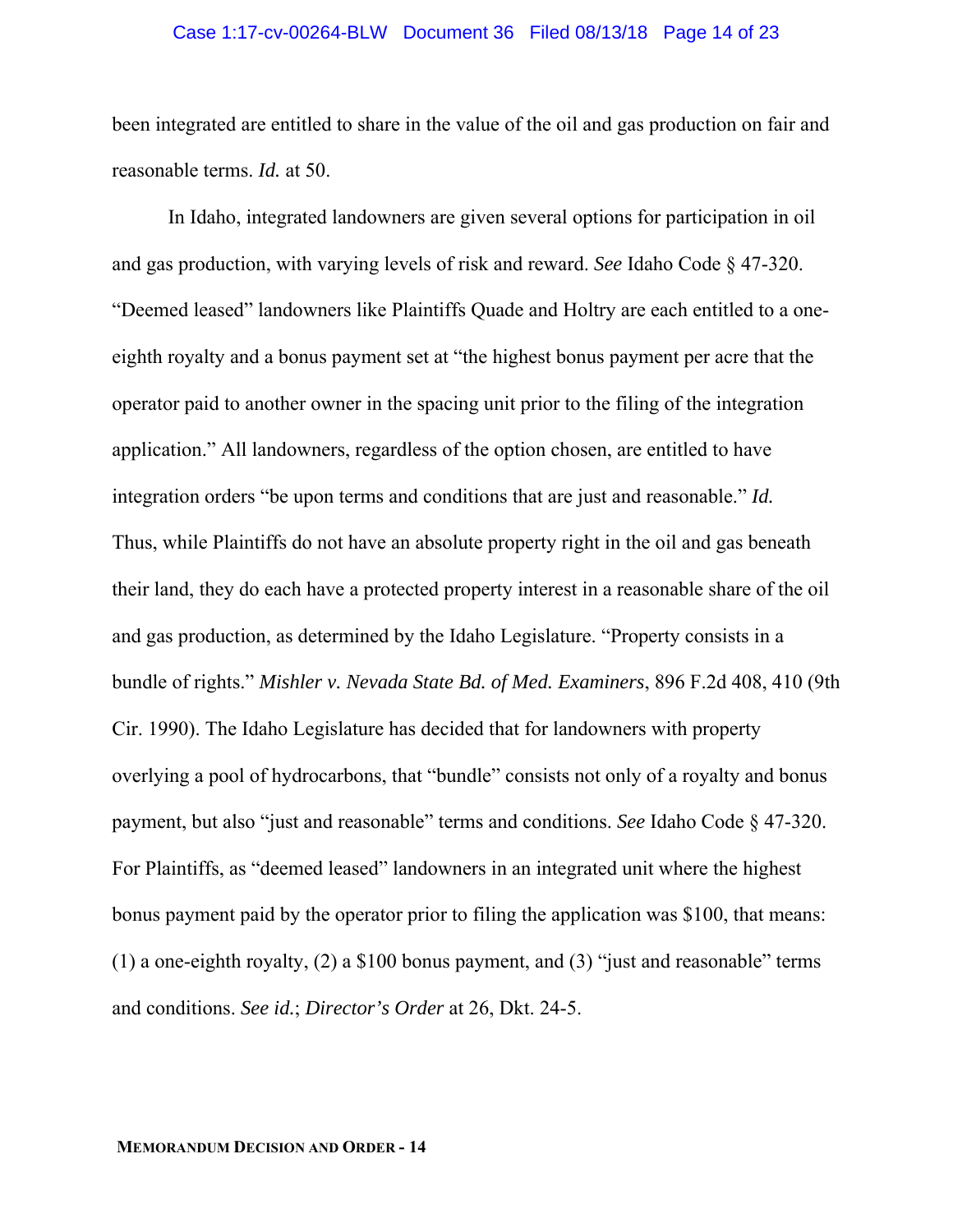During the hearing, Defendants suggested that Plaintiffs' interest in "just and reasonable" terms is not a protected property interest because the determination of whether the terms are "just and reasonable" lies within the discretion of the hearing officer. It is true that "[a] benefit is not a protected entitlement if officials have discretion to grant or deny it." *Town of Castle Rock, Colo. v. Gonzales*, 545 U.S. 748, 748 (2005). However, even assuming that just and reasonable terms constitute a "benefit" for due process purposes, they are not discretionary. The OGCA, by its own terms, prevents hearing officers from approving an integration order that does not contain just and reasonable terms. *See* Idaho Code § 47-320 (Each such integration order *shall* be upon terms and conditions that are just and reasonable.") (emphasis added). In other words, the Commission has a significant amount of discretion to decide what "just and reasonable" means, but not so much discretion that they can decide it means nothing. *See United States v. LSL Biotechnologies*, 379 F.3d 672, 679 (9th Cir. 2004) (stating that courts "strive to avoid constructions that render words meaningless").

Therefore, because the inclusion of just and reasonable terms is not discretionary, Plaintiffs have a protected property interest not only in the royalty and bonus payment, but also in just and reasonable terms and conditions.

### **(2) Process Due**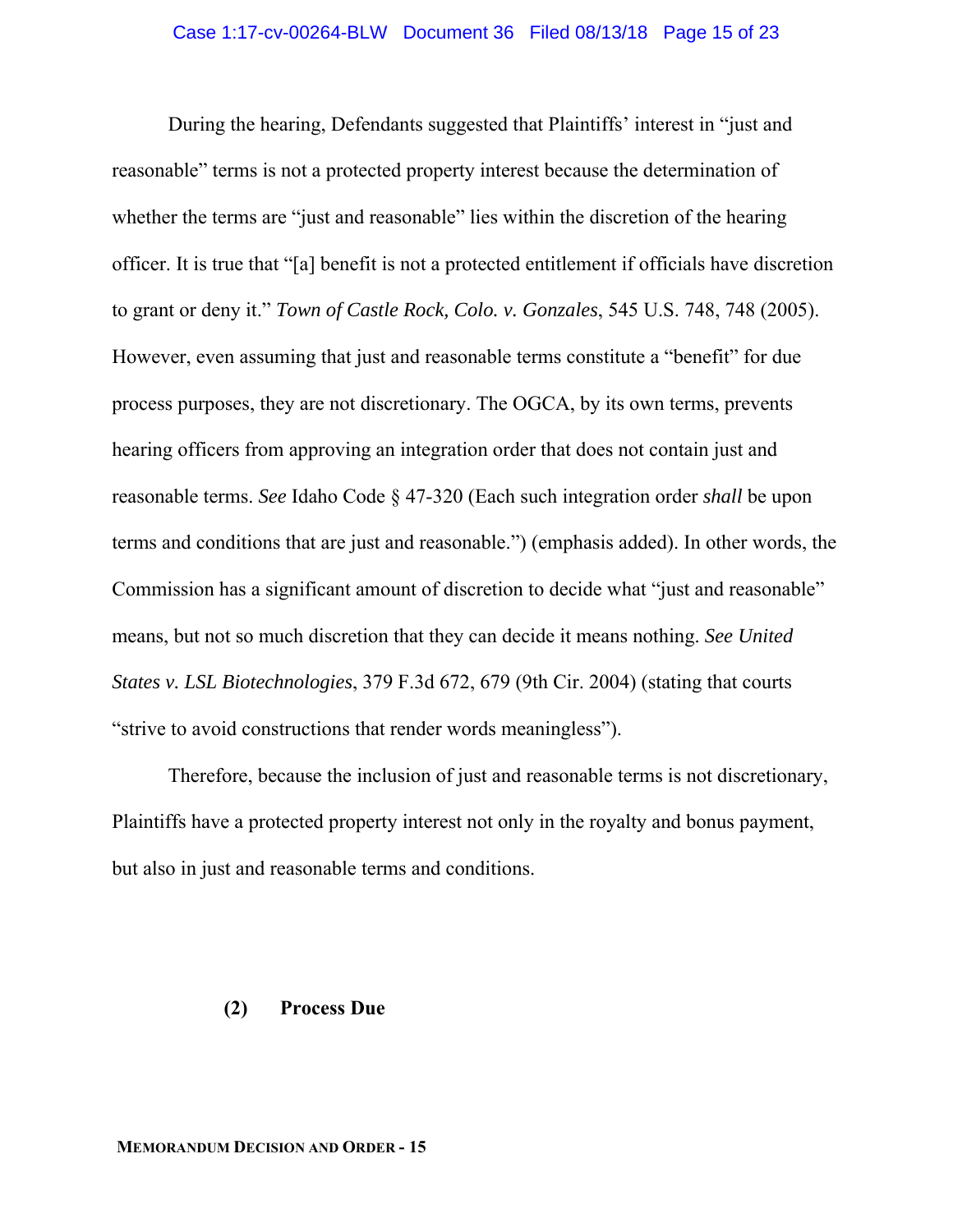Because Plaintiffs have a protected property interest in a one-eighth royalty, \$100 bonus payment, and just and reasonable terms, they cannot be deprived of them except pursuant to constitutionally adequate procedures. *See Loudermill*, 470 U.S. at 541. It is undisputed that Plaintiffs were not deprived of the royalty and bonus payment – they are written into the statute and cannot be lowered by the IDL Director or the Commission.<sup>11</sup> However, Plaintiffs argue that they were deprived of "just and reasonable" terms without adequate process because "the hearing provided was not meaningful, and the standards applied were not reasonably ascertainable." *Pl's Br.* at 18, Dkt. 23-1. Defendants counter that the hearing complied with all procedural due process requirements, and the hearing officer was authorized to exclude irrelevant evidence under Idaho Code § 67-5251. *Def's Br.* at 15, Dkt. 24-1.

As explained above, Plaintiffs' property right included "just and reasonable" terms. The Court must therefore apply the *Mathews* test to determine whether Plaintiffs received a meaningful opportunity to be heard on the issue of whether the integration order contained terms that were just and reasonable. Regarding the first *Mathews* factor,

 $11$  In their complaint and in some sections of their summary judgment briefs, Plaintiffs suggest that Defendants had the authority to alter the amount of compensation given to Plaintiffs and improperly refused to consider factors that could affect the level of fair compensation. *See, e.g.*, *Compl.* ¶ 1 ("Plaintiff landowners bring suit to challenge a decision of the Idaho Oil and Gas Conservation Commission which compelled landowners to "pool" their natural gas resources and allow a private corporation to drill for, capture and sell their valuable assets against their will, at **prices** they did not agree to, and without providing them adequate due process of law.") (emphasis added). However, Plaintiffs' attorney conceded at the hearing that consideration of "just and reasonable" terms does not include the compensation rate. (Continued)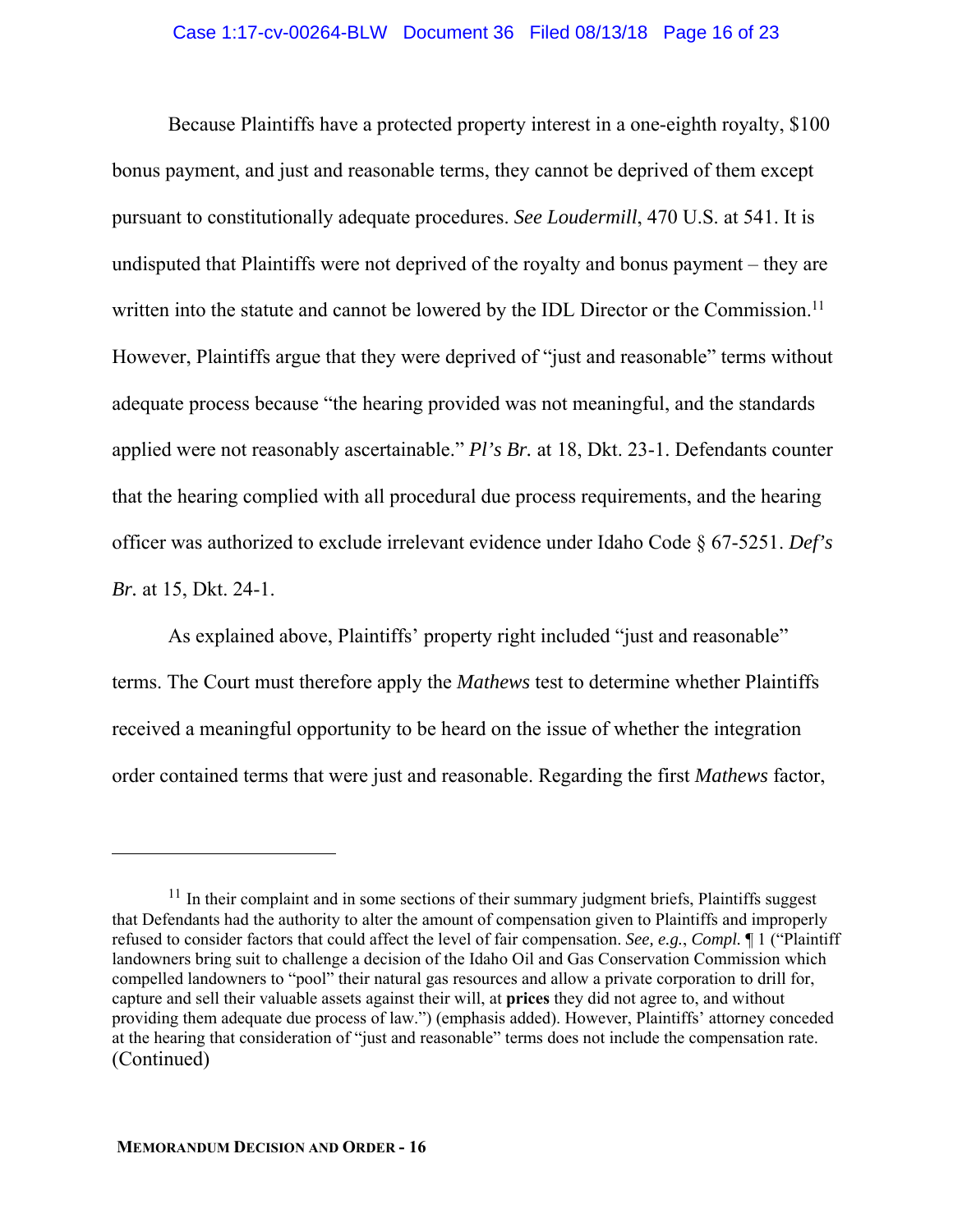#### Case 1:17-cv-00264-BLW Document 36 Filed 08/13/18 Page 17 of 23

Plaintiffs' interest in the order is relatively modest. As explained above, most of their property interest—the royalty rate and bonus payment—is guaranteed and unalterable.

The second *Mathews* factor weighs more heavily in favor of Plaintiffs. Plaintiffs faced a high risk of erroneous deprivation of their interest in just and reasonable terms because the hearing officer did not adequately explain the basis on which she determined that the terms of the integration order were just and reasonable.<sup>12</sup> "Due process requires the opportunity to be heard in a "meaningful manner," and "[t]he opportunity to be heard must be tailored to the capacities and circumstances of those who are to be heard. *Mathews*, 424 U.S. at 335; *Goldberg*, 397 U.S. at 268-69.

The Director's Order failed to meet these minimum due process requirements. It stated that the terms of the integration order were just and reasonable because the terms of the proposed lease and JOA were "reasonable and standard in the industry throughout the greater geographic region." *Director's Order* at 21-22, Dkt. 24-5. In part, this statement shows circular reasoning by suggesting that the terms are "just and reasonable" because they are reasonable. The statement that the terms were "standard in the industry throughout the greater geographic region," on the other hand, may be a valid reason to

 $12$  Plaintiffs also argued that Defendants violated procedural due process in other ways, such as the use of "biased decision makers" and an "unrealistic time frame" for Plaintiffs to prepare for the hearing. *Pl's Resp*. at 10, Dkt. 30. The Court need not address these arguments because it is remanding the matter to the Commission for a new hearing. (Continued)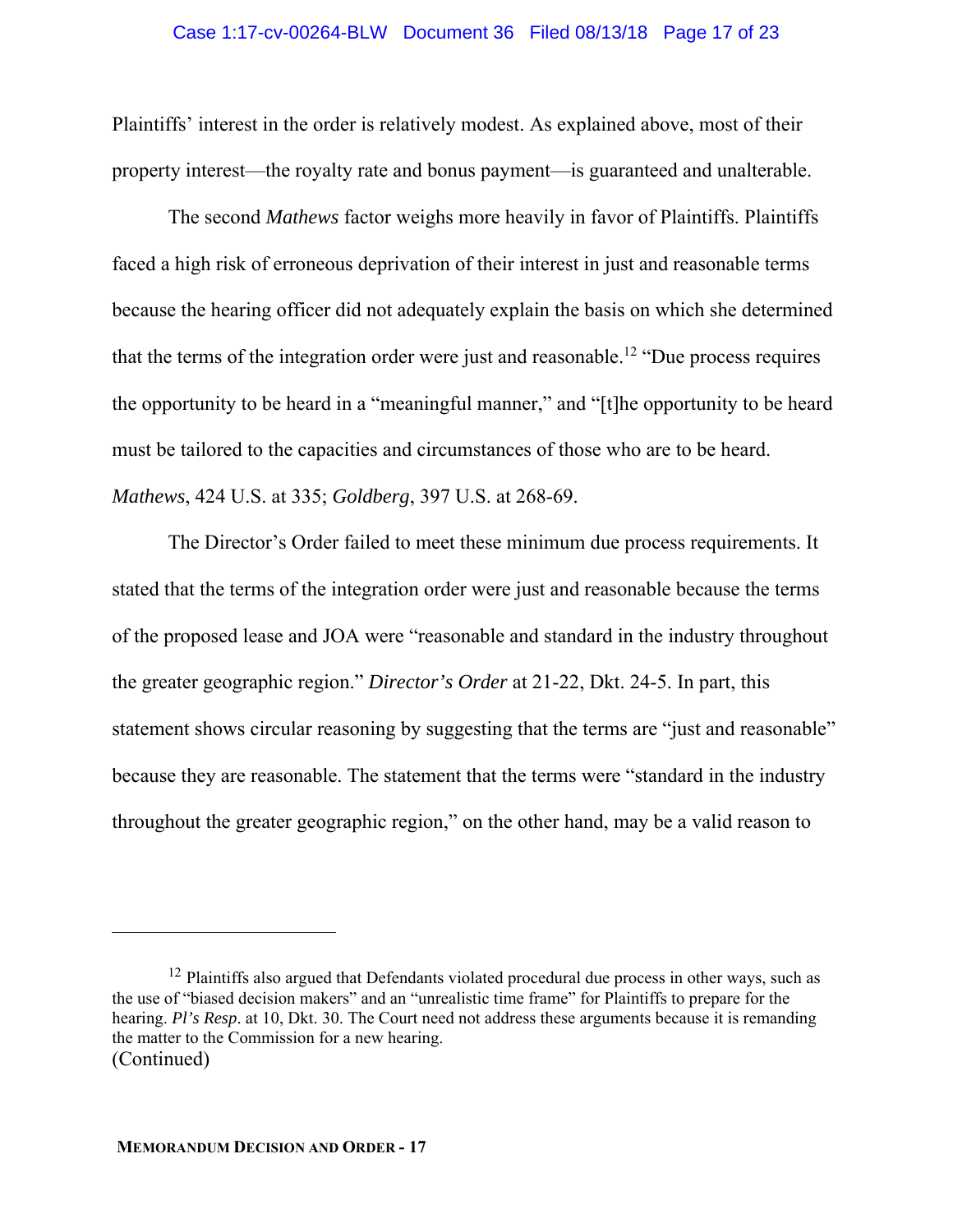#### Case 1:17-cv-00264-BLW Document 36 Filed 08/13/18 Page 18 of 23

find the terms to be just and reasonable.<sup>13</sup> However, Plaintiffs were not granted a meaningful opportunity to be heard on this issue.

At no point in the December hearing did the hearing officer indicate that her decision on whether the integration order's terms were just and reasonable would be based on standards used in the industry and in the greater geographic reason. Neither did the Commissioners do so in the March 8 hearing. The notice of hearing also lacked any mention of this. As a result, there was no way for Plaintiffs to know what evidence would be relevant to the hearing officer's decision. If the standards to be used in the hearing officer's decision had been clear, Plaintiffs could have focused their arguments on those factors that would actually affect the determination of "just and reasonable" terms.<sup>14</sup> Because this was not clearly spelled out, Plaintiffs were deprived of a meaningful opportunity to be heard.

<sup>13</sup> One recent decision from the Utah Supreme Court suggests that it is. See *J.P. Furlong Co. v. Bd. of Oil, Gas & Mining*, No. 20150620, 2018 WL 2710963, at \*5-6 (Utah June 5, 2018) (concluding that there was substantial evidence to support the state oil and gas board's decision that a JOA was just and reasonable similar JOAs were previously deemed just and reasonable and the terms were based on a standard industry form). However, even assuming that this reasoning applies under a due process rather than substantial evidence standard, and that the and gas conservation statutes of Utah and Idaho are similar enough for comparison, Defense counsel at oral argument suggested that it would be difficult to craft rules to govern determination of just and reasonable terms because site-specific factors have to be considered, suggesting that simply relying on an industry-wide standard over a large geographic area might be an insufficient basis for determining that terms are just and reasonable.

<sup>&</sup>lt;sup>14</sup> The Court cannot know for certain what these factors are, because Defendants have not listed them. However, the record shows at least some factors could qualify because they are unrelated to compensation but could affect the terms and conditions of the integration order. For example, if a hearing officer determined that it was needed to ensure just and reasonable terms, the hearing officer could presumably alter the length or the primary term or extension of the lease, which party pays for the cost of transporting the natural gas, and whether the lease includes the right of ingress and egress over the landowner's property. *Hearing Transcript* at 62:1-15, Dkt. 24-5; *id.* at 198:19-199:5; *id.* at 193:4-18.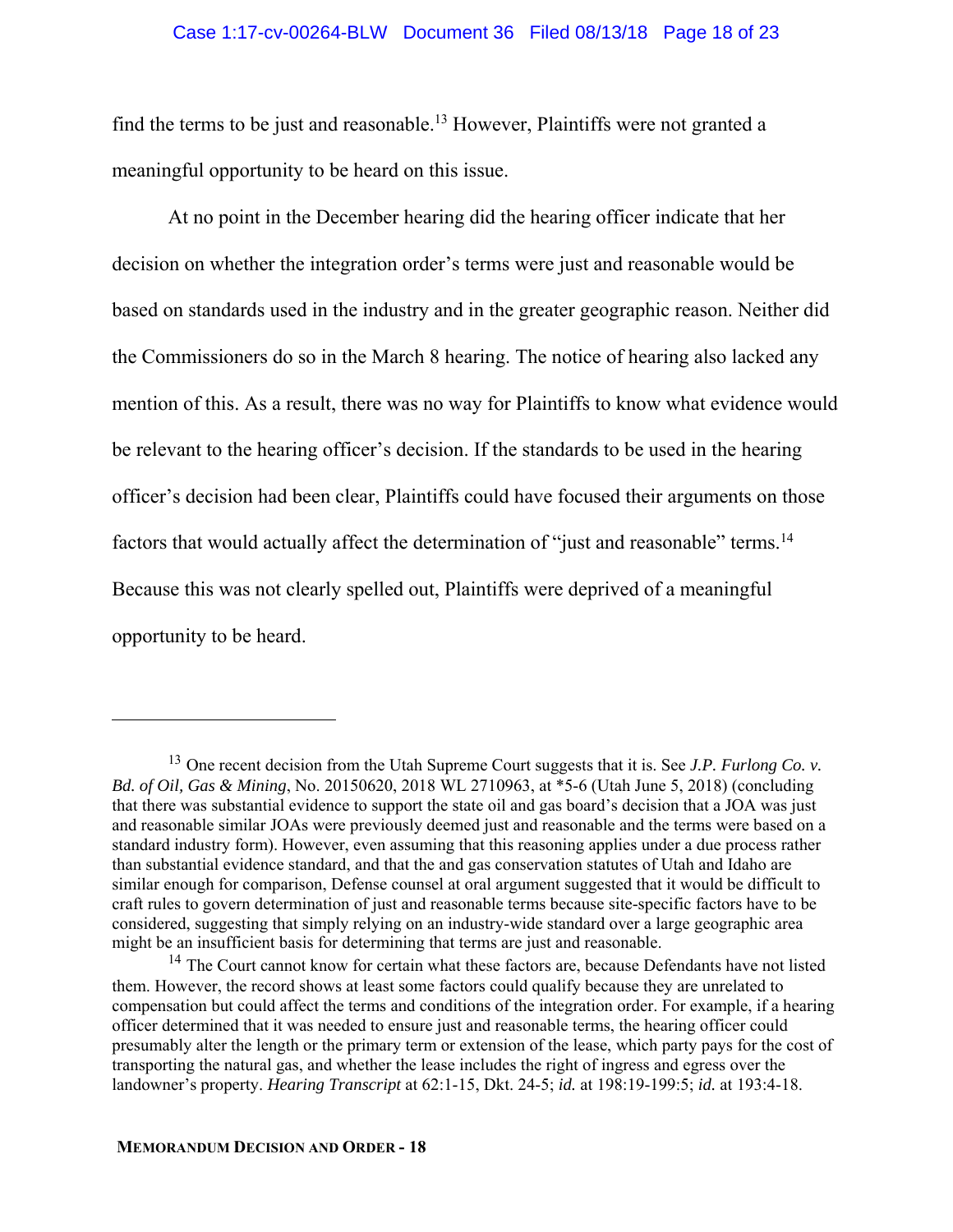Plaintiffs' particular "capacities and circumstances" further support the conclusion that the hearing failed to satisfy due process. Integration applications like the ones at issue here are relatively new in Idaho, and the term "just and reasonable" has not been interpreted by the Idaho Supreme Court. *See Pl's Br.* at 2, Dkt. 23-1 ("As hydrocarbon development is new to Idaho, [the December 14-15 hearing] was the first hearing under the new law."); *Hearing Transcript* at 113:23-114:7, Dkt. 24-5 (hearing officer stating "we are inventing the wheel" and "we are all sort of doing some of these things for the first time and getting a feel for these new regulations, also setting precedents for hearings to come"); *Def.'s Br.* at 15, Dkt. 24-1 ("The Idaho Supreme Court has not interpreted the term "just and reasonable" as it appears in the Act."). As private citizens who are not experts in the complex and specialized field of oil and gas law, Plaintiffs were especially disadvantaged by the lack of precedent to inform their understanding of what factors may be considered in a determination of "just and reasonable" terms. Therefore, Plaintiffs' capacities and circumstances support a finding that here, due process required a clear explanation of the factors considered in applying the "just and reasonable" standard.

As to the third *Mathews* factor, holding a new hearing will impose relatively few financial or administrative costs on Defendants. The hearing will involve the same issues, parties, and facts that the previous one did. The only change required will be specification of the basis on which Defendants determine factors to be relevant or irrelevant to the determination of "just and reasonable" terms. Additionally, Defendants have an interest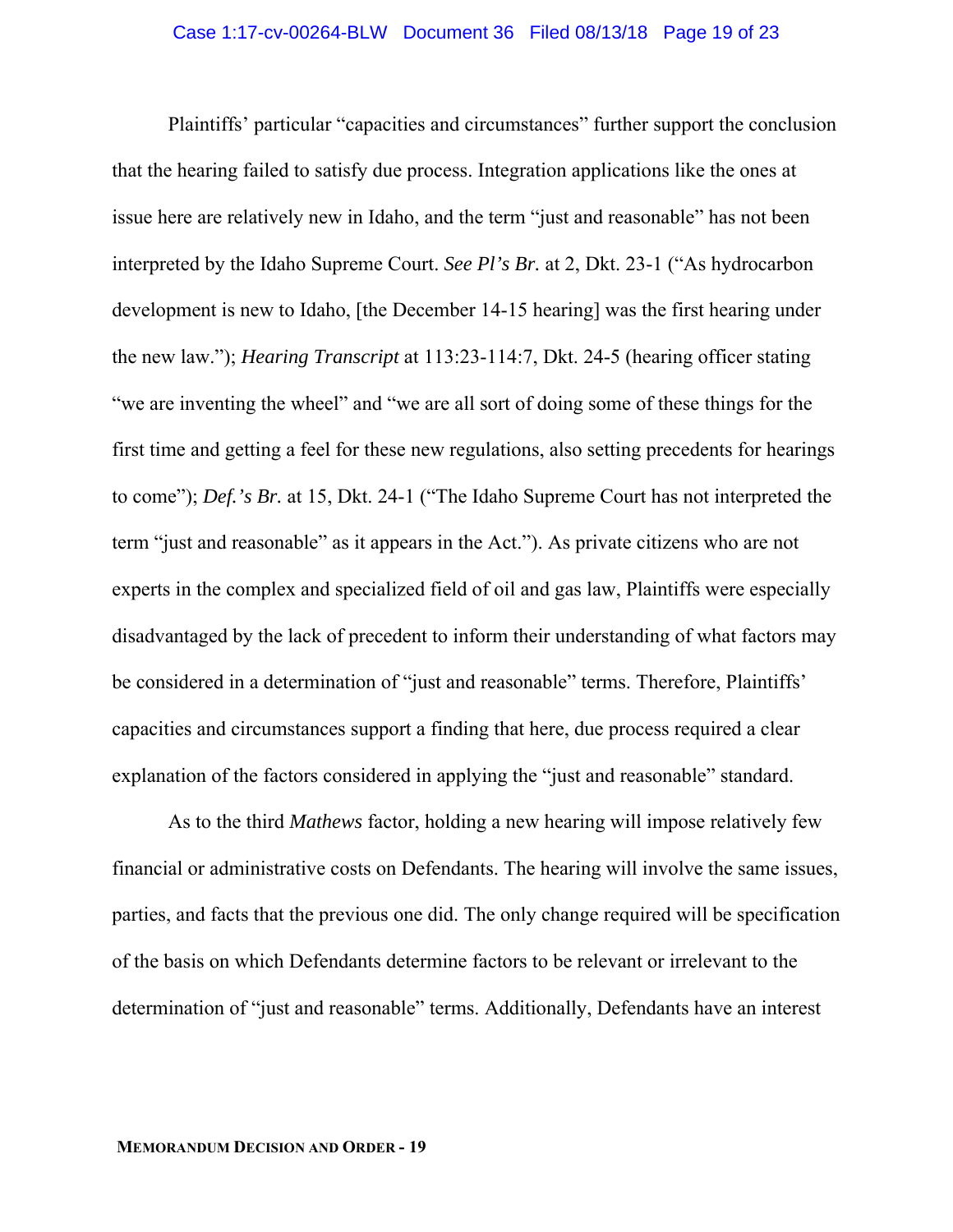### Case 1:17-cv-00264-BLW Document 36 Filed 08/13/18 Page 20 of 23

in ensuring that the integration hearing complies with due process in order to set an example for future hearings and thereby reduce the probability of further litigation.<sup>15</sup>

This conclusion does not affect the hearing officers' ability to exclude irrelevant or unnecessary testimony or evidence, or the Commission's discretion to determine what factors should be considered when determining whether the terms and conditions of integration order are "just and reasonable." Rather, it simply recognizes that due process requires a meaningful opportunity to be heard, and in these circumstances, that Plaintiffs and other nonconsenting landowners know the standard which the hearing officer will apply in considering whether the integration order is just and reasonable.

This is a close case. Plaintiffs were provided with a hearing and an opportunity to be heard, and the hearing officer provided a reason for her decision. However, the lack of any explanation as to what would guide the decision of whether the terms of the integration order were just and reasonable meant that Plaintiffs' opportunity to be heard was not "meaningful," as required to satisfy due process.

## **D. Eleventh Amendment and Monetary Damages**

Defendants argue that Plaintiffs are precluded from seeking monetary damages. *Def.'s Br.* at 20-21, Dkt. 24-1. The Court agrees. As a general rule, a plaintiff may not

<sup>&</sup>lt;sup>15</sup> The Court encourages the Commission to revise its regulations by listing the factors to be considered when determining whether the terms of integration order are just and reasonable, in order to ensure consistency of the standards used in decision making and make those standards clear to the public. (Continued)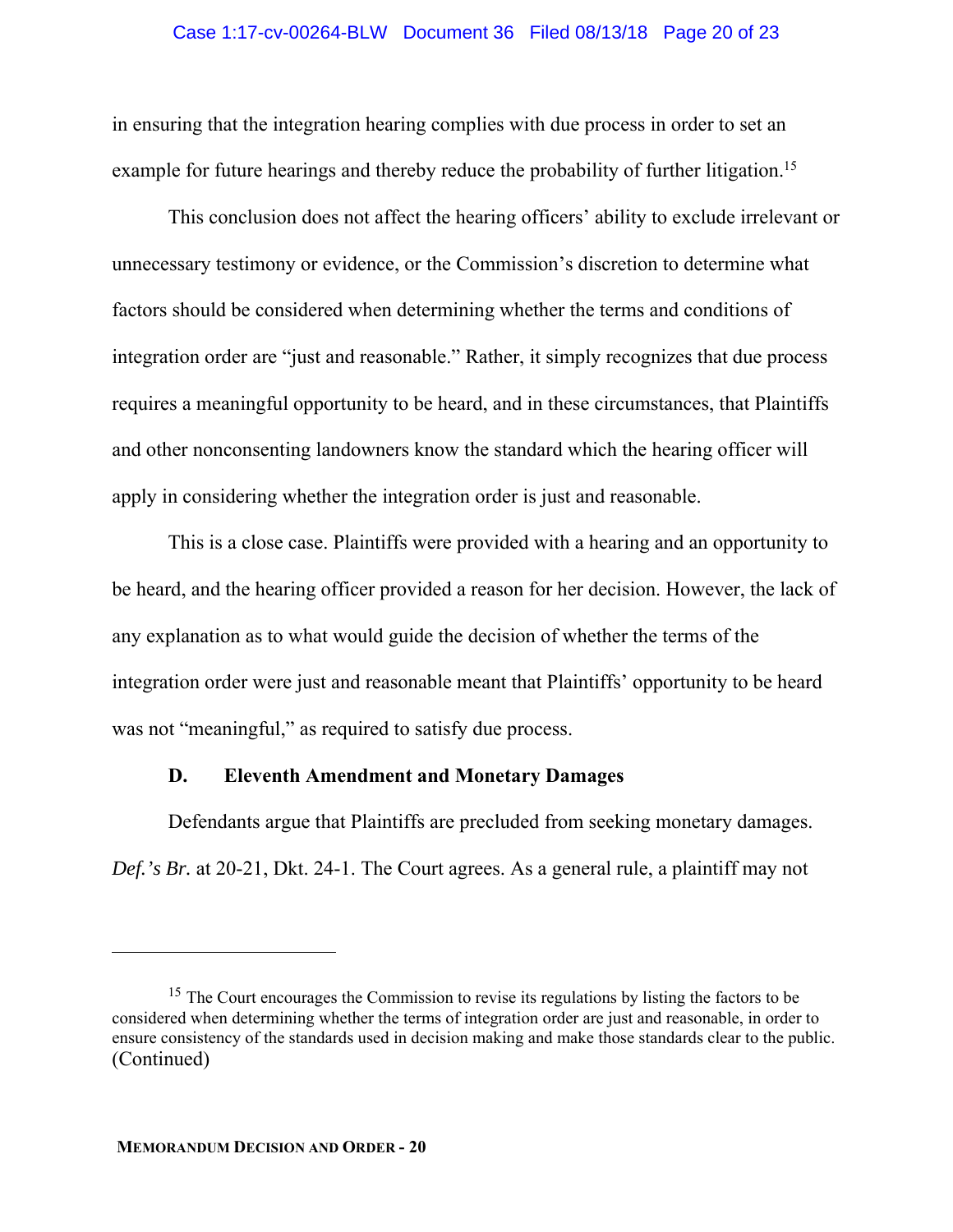#### Case 1:17-cv-00264-BLW Document 36 Filed 08/13/18 Page 21 of 23

bring a  $\S$  1983 claim<sup>16</sup> against state officials acting in their official capacities, because such officials are not considered "persons" under § 1983. *See Will v. Michigan Dep't of State Police*, 491 U.S. 58, 71 (1989). However, the Supreme Court created an exception to this rule in *Ex parte Young*, 209 U.S. 123, 159–160 (1908), by allowing suits against state officials acting in their official capacities "for prospective declaratory or injunctive relief" to redress an "ongoing violation of the Constitution or federal law." *Ass'n des Eleveurs de Canards et d'Oies du Quebec v. Harris*, 729 F.3d 937, 943 (9th Cir. 2013); *Cardenas v. Anzai*, 311 F.3d 929, 935 (9th Cir. 2002).

Though Plaintiffs do not cite to this exception in their complaint or briefs, the fact that they seek summary judgment only on the issue of injunctive and declaratory relief, and not monetary relief, suggests their understanding that the *Ex parte Young* doctrine applies here. *See Compl.* ¶ 24 (seeking declaratory relief, permanent injunctive relief, fees and costs, and "such other and further relief as the Court deems just and proper"); *Pl's Br.* at 16, Dkt. 23-1 (conceding that there are disputed issues of material fact as to financial damages). Additionally, Defendants' due process violation is ongoing because the Final Order is still in effect and Defendants have not revised their regulations or otherwise signaled an intent to more clearly explain the standards governing

<sup>&</sup>lt;sup>16</sup> Because bring their due process claims under  $\S$  1983, the Court need not analyze whether the State of Idaho has waived its Eleventh Amendment immunity for claims brought under the OGCA. *See Spaulding v. Univ. of Washington,* 740 F.2d 686, 694 (9th Cir.1984) ("The eleventh amendment to the Constitution bars suit in federal court by citizens against a state or its agency [or state officials acting in their official capacities] under section 1983 [subject to the *Ex parte Young* exception] unless the state has waived its immunity."), *overruled on other grounds by Atonio v. Wards Cove Packing Co.,* 810 F.2d 1477 (9th Cir.1987)).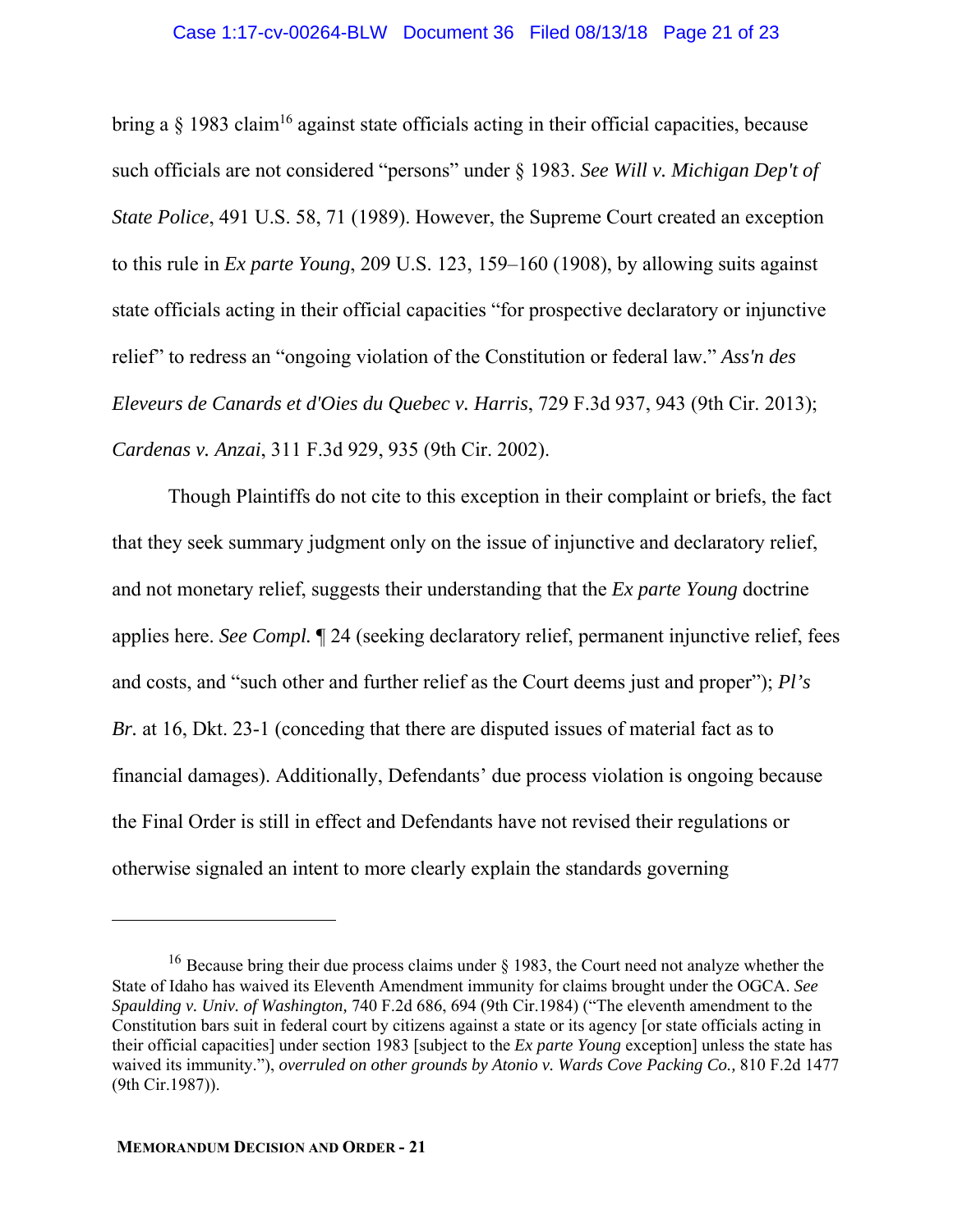determination of just and reasonable terms in the future. *See Verizon Maryland, Inc. v. Pub. Serv. Comm'n of Maryland*, 535 U.S. 635, 645 (2002) (suit for injunctive relief preventing state officials from enforcing an order that contravenes federal law "clearly satisfies" requirements for *Ex parte Young* exception). Therefore, the Court will grant summary judgment to Defendants on the issue of money damages, but will allow Plaintiffs to seek prospective declaratory and injunctive relief under the *Ex parte Young* doctrine.

## **2. Plaintiffs' Motion for Partial Summary Judgment**

## **A.** *Due Process Claim*

 Plaintiffs moved for partial summary judgment on all of their claims except as to the issue of financial damages. For the reasons discussed above, the Court will grant Plaintiff's motion.

### **ORDER**

## **IT IS ORDERED:**

1. Defendants' Motion for Summary Judgment (Dkt. 24) is **GRANTED IN PART AND DENIED IN PART** as follows:

a. As to Plaintiffs' claim for financial damages, the motion is **GRANTED**.

b. In all other respects, the motion is **DENIED**.

- 2. Plaintiffs' Motion for Partial Summary Judgment (Dkt. 23) is **GRANTED**.
- 3. The Commission is instructed to vacate the Final Order, rescind the lease contracts of Plaintiffs Quade and Holtry, and hold a new hearing that